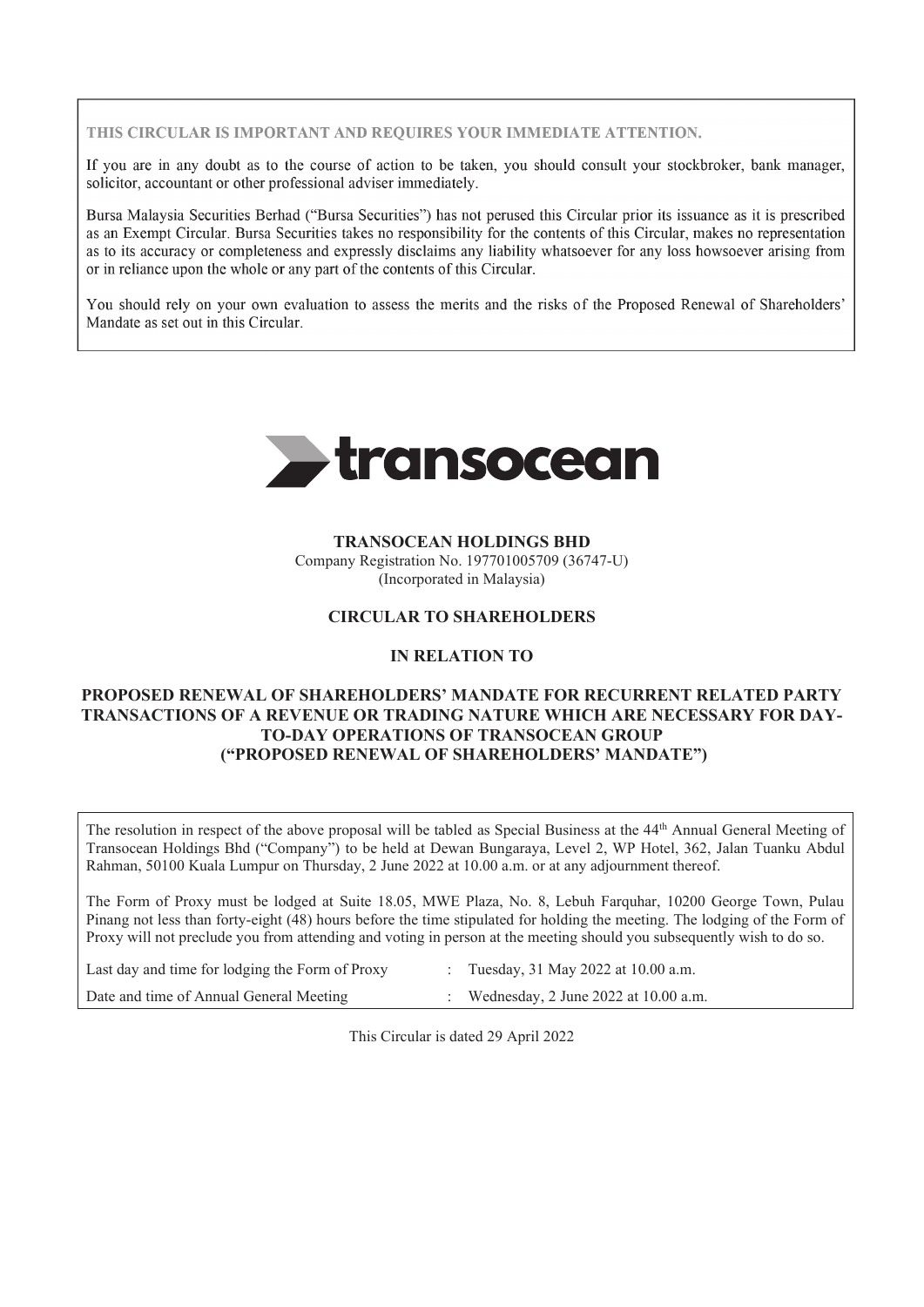# **DEFINITIONS**

Unless where the context otherwise requires, the following definitions shall apply throughout this Circular:

| Act                            | The Companies Act, 2016 as amended from time to time and any re-enactment<br>thereof                                                                                                                                                                                                                                           |
|--------------------------------|--------------------------------------------------------------------------------------------------------------------------------------------------------------------------------------------------------------------------------------------------------------------------------------------------------------------------------|
| <b>Actual Value</b>            | The actual value of the Recurrent Related Party Transaction(s) entered by the<br>Company and/or its subsidiaries with the Related Party(ies) from the date of last<br>Annual General Meeting of the Company held on 30 August 2021 up to 1 April<br>2022, being the latest practicable date prior to printing of this Circular |
| <b>AGM</b>                     | Annual General Meeting                                                                                                                                                                                                                                                                                                         |
| <b>ARMC</b>                    | Audit and Risk Management Committee of Transocean                                                                                                                                                                                                                                                                              |
| <b>Board</b>                   | The Board of Directors of Transocean                                                                                                                                                                                                                                                                                           |
| <b>Bursa Securities</b>        | Bursa Malaysia Securities Berhad (200301033577 (635998-W))                                                                                                                                                                                                                                                                     |
| <b>EPS</b>                     | Earnings per share                                                                                                                                                                                                                                                                                                             |
| <b>Estimated Value</b>         | Estimated value of the Recurrent Related Party Transaction(s) to be entered by<br>the Company and/or its subsidiaries with the Related Party(ies) from the date of<br>the forthcoming 44 <sup>th</sup> AGM up to the date of the following AGM                                                                                 |
| <b>KKMB</b>                    | Kumpulan Kenderaan Malaysia Berhad (197401000686 (17729-V))                                                                                                                                                                                                                                                                    |
| <b>KTB</b>                     | Konsortium Transnasional Berhad (200301015160 (617580-T))                                                                                                                                                                                                                                                                      |
| <b>Latest Practicable Date</b> | Latest practicable date refer 1 April 2022, prior to printing of this Circular                                                                                                                                                                                                                                                 |
| <b>LSSB</b>                    | Lengkap Suci Sdn Bhd (200701015279 (773286-D))                                                                                                                                                                                                                                                                                 |
| <b>Listing Requirements</b>    | Main Market Listing Requirements of Bursa Securities, including any<br>amendments to the Listing Requirements that may be made from time to time                                                                                                                                                                               |
| <b>Major Shareholder</b>       | A person who is or was within the preceding $six(6)$ months of the date on<br>which the terms of the transaction were agreed upon, has an interest or interests<br>in one or more voting shares in the corporation and the nominal amount of that<br>share, or the aggregate of the nominal amounts of those shares is-        |
|                                | (a) 10% or more of the total number of voting shares in the corporation; or<br>5% or more of the total number of voting shares in the corporation where<br>(b)<br>such person is the largest shareholder of the corporation.                                                                                                   |
|                                | For the purpose of this definition, "interest in shares" has the meaning given in<br>Section $8(4)$ of the Act                                                                                                                                                                                                                 |
| <b>Mandated Value</b>          | The estimated value of the Recurrent Related Party Transaction(s) as disclosed<br>in the Company's circular to shareholders dated 31 May 2021 which had been<br>duly approved by the Shareholders during the last AGM of the Company held<br>on 30 August 2021                                                                 |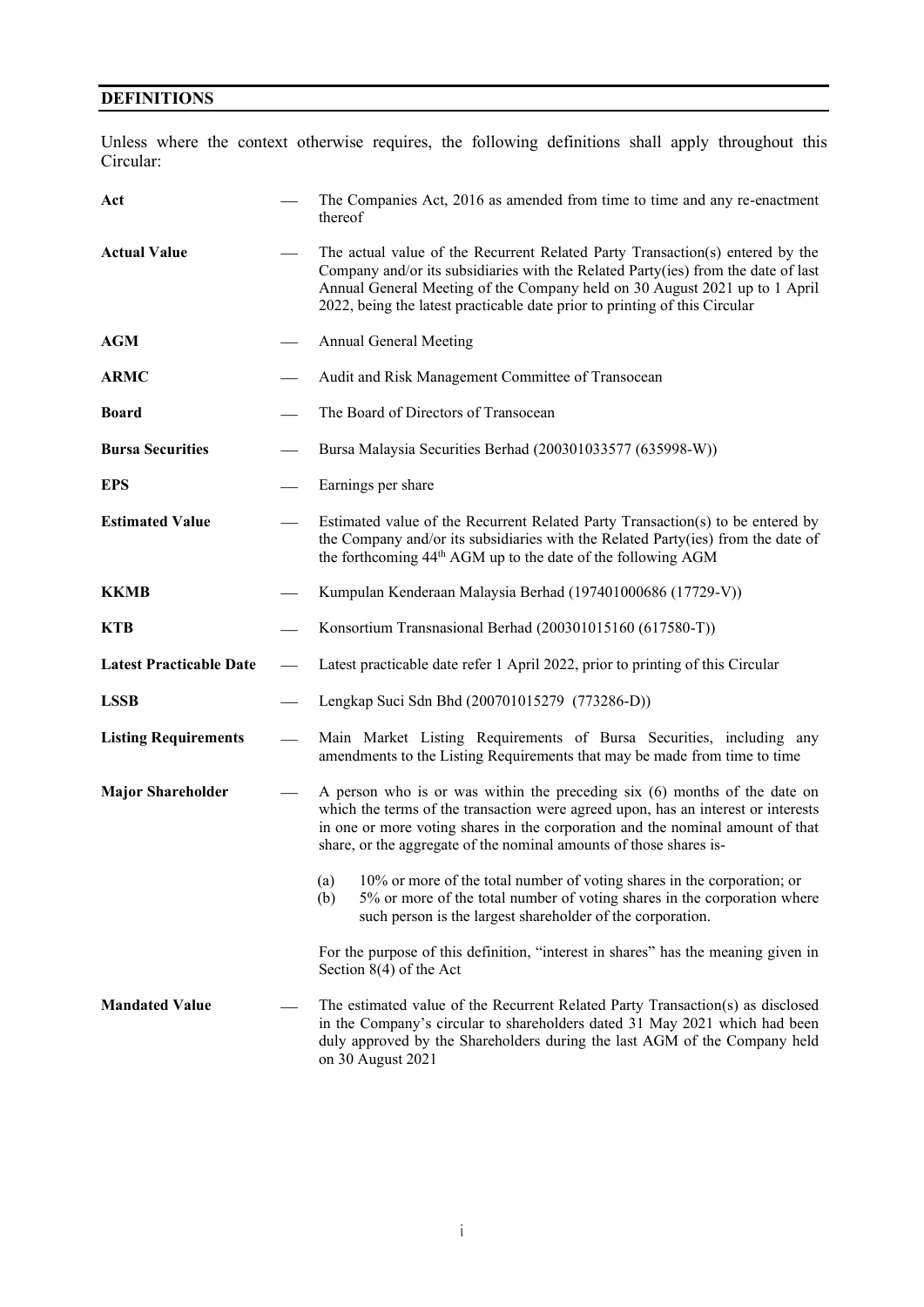## **DEFINITIONS**

| <b>NA</b>                                                      | Net assets                                                                                                                                                                                                        |
|----------------------------------------------------------------|-------------------------------------------------------------------------------------------------------------------------------------------------------------------------------------------------------------------|
| <b>NCSB</b>                                                    | Nadi Corporation Sdn Bhd (199701026847 (442345-X))                                                                                                                                                                |
| Nadicorp                                                       | Nadicorp Holdings Sdn Bhd (198501004896 (137336-V))                                                                                                                                                               |
| <b>Proposed Renewal of</b><br><b>Shareholders' Mandate</b>     | Proposed Renewal of Shareholders' Mandate for the Group to enter into<br>Recurrent Related Party Transactions of a revenue or trading nature<br>which are necessary for the Group's day-to-day operations         |
| <b>Related Party(ies) or RP</b>                                | Director(s), Major Shareholder(s) and/or person(s) connected with such<br>Director(s) or Major shareholder(s) as defined under Chapter 1 and<br>Chapter 10 of the Listing Requirements                            |
| <b>Related Party Transaction(s)</b><br>or RPTs                 | Transaction(s) entered into by Transocean Group which involves the<br>interest, direct or indirect of a Related Party                                                                                             |
| <b>RRPTs or Recurrent Related</b><br><b>Party Transactions</b> | Transaction(s) with Related Parties involving recurrent transactions of a<br>revenue or trading nature and which is necessary for the Group's day-<br>to-day operations and is in the ordinary course of business |
| RM and sen                                                     | Ringgit Malaysia and sen, the lawful currency of Malaysia                                                                                                                                                         |
| <b>Shareholders' Mandate</b>                                   | Shareholders' approval for the Transocean Group to enter into RRPTs,<br>which had been obtained on 30 August 2021                                                                                                 |
| Share(s)                                                       | Ordinary Share(s) in Transocean                                                                                                                                                                                   |
| Transocean or Company or<br><b>THB</b>                         | Transocean Holdings Bhd (197701005709 (36747-U))                                                                                                                                                                  |
| <b>Transocean Group or Group or</b><br><b>THB Group</b>        | Transocean Holdings Bhd and its subsidiaries                                                                                                                                                                      |
| <b>TLSB</b>                                                    | Transocean Logistics Sdn Bhd (199601032869 (405221-U))                                                                                                                                                            |
| <b>Usmeta</b>                                                  | Usmeta Manufacturing Sdn Bhd (199301001195 (255932-X))                                                                                                                                                            |

In this Circular, unless there is something in the subject or context inconsistent herewith, the singular includes the plural and vice versa; references to gender include both genders and the neuter. Reference to persons shall include corporations.

All references to "our Company" in this Circular means Transocean, reference to "we", "us", "our" and "ourselves" mean our Company, where the context otherwise requires, our Group. All references to "you" in this Circular means the shareholders of our Company, unless the context otherwise requires.

Any reference to any enactment in this Circular is a reference to that enactment as for the time being amended or reenacted.

Any reference to a time of day in this Circular shall be a reference to Malaysian time, unless otherwise stated.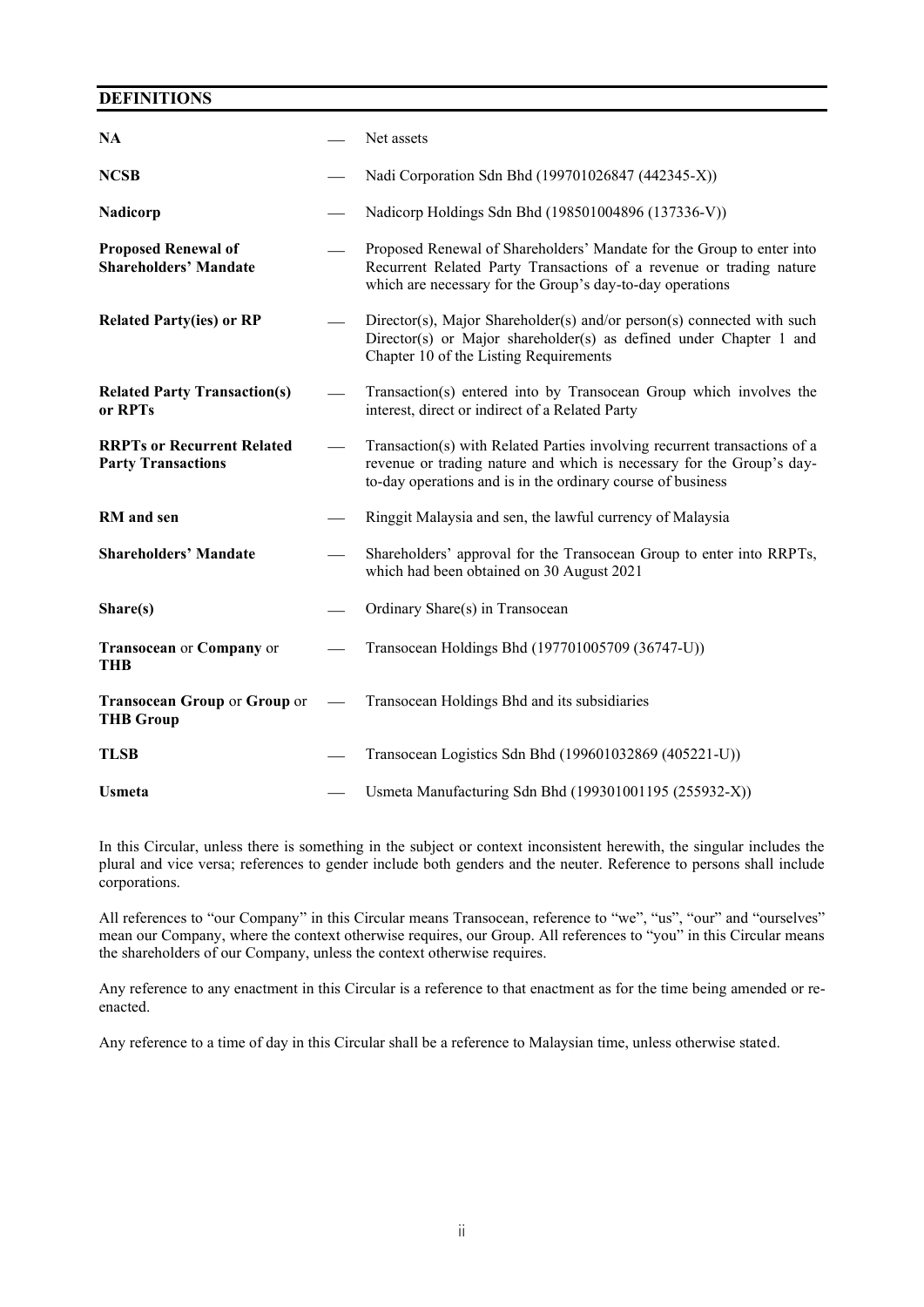## **TABLE OF CONTENTS**

## **LETTER TO THE SHAREHOLDERS**

#### **PAGE**

| 1. |     | <b>INTRODUCTION</b>                                                                    | 1              |
|----|-----|----------------------------------------------------------------------------------------|----------------|
| 2. |     | DETAILS OF THE PROPOSED RENEWAL OF SHAREHOLDERS' MANDATE                               | 2              |
|    | 2.1 | Interests of Related Parties                                                           | $\overline{2}$ |
|    | 2.2 | Mandate for Recurrent Related Transactions                                             | $\overline{4}$ |
|    | 2.3 | Principal Activities of the Group                                                      | 5              |
|    | 2.4 | Nature of the Recurrent Related Party Transactions and Estimated Value                 | 6              |
|    | 2.5 | Review Procedures and Practices for Recurrent Related Party Transactions               | 9              |
|    | 2.6 | Amount Due and Owing to Transocean Group by Related Parties                            | 10             |
|    | 2.7 | Statement by Audit and Risk Management Committee                                       | 10             |
| 3. |     | RATIONALE FOR, AND BENEFITS TO THE GROUP FROM TRANSACTING<br>WITH THE RELATED PARTIES  | 10             |
| 4. |     | EFFECTS OF THE PROPOSED RENEWAL OF SHAREHOLDERS' MANDATE                               | 11             |
| 5. |     | CONDITION OF THE PROPOSED RENEWAL OF SHAREHOLDERS' MANDATE                             | 11             |
| 6. |     | INTERESTS OF THE DIRECTORS, MAJOR SHAREHOLDERS AND PERSONS<br><b>CONNECTED TO THEM</b> | 11             |
| 7. |     | DIRECTORS' RECOMMENDATION                                                              | 13             |
| 8. | AGM |                                                                                        | 13             |
| 9. |     | <b>FURTHER INFORMATION</b>                                                             | 13             |
|    |     | <b>APPENDIX</b>                                                                        |                |
|    |     | <b>APPENDIX I</b><br><b>FURTHER INFORMATION</b>                                        | 14             |
|    |     | EXTRACT OF THE NOTICE OF THE 44TH AGM<br><b>APPENDIX II</b>                            | 15             |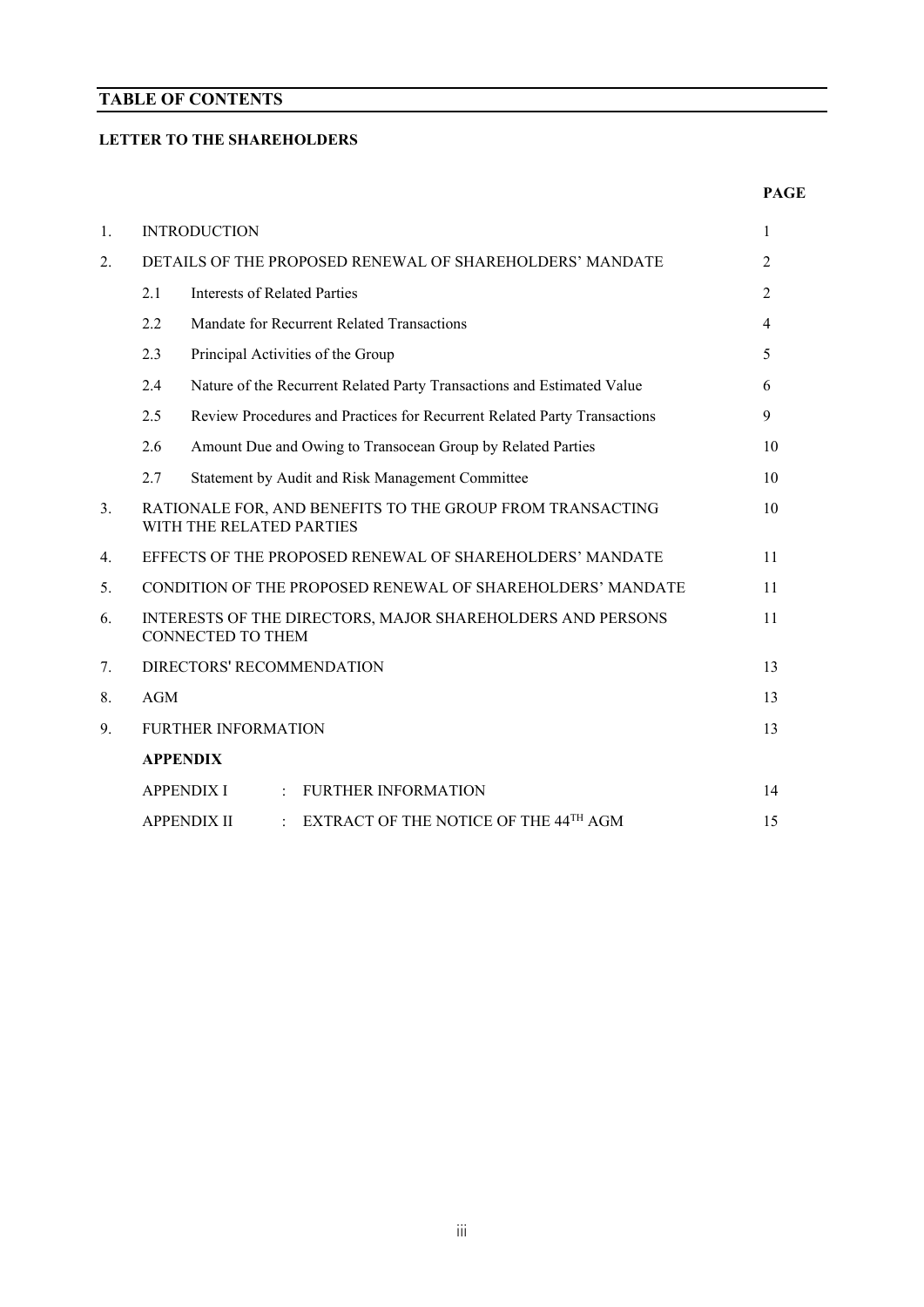

**TRANSOCEAN HOLDINGS BHD** Company Registration No. 197701005709 (36747-U) (Incorporated in Malaysia)

**Registered Office:-**

No. 31, Jalan Bukit Angkat Kawasan Perusahaan Bukit Angkat 43000 Kajang Selangor Darul Ehsan

29 April 2022

#### **Board of Directors**:-

YBhg. Dato' Syed Budriz Putra *(Non-Independent Non-Executive Chairman)* Encik Ibrahim Aiman Bin Mohd Nadzmi *(Executive Director)* Encik Muhammad Adib Bin Ariffin *(Independent Non-Executive Director)* Mr Woo Kok Boon *(Independent Non-Executive Director)* Encik Faiz Bin Ishak *(Independent Non-Executive Director)*

#### To: **The Shareholders of Transocean Holdings Bhd**

Dear Sir/Madam,

#### **PROPOSED RENEWAL OF SHAREHOLDERS' MANDATE**

#### **1. INTRODUCTION**

- 1.1 At our 43rd AGM held on 30 August 2021, we have obtained your mandate to enter into various Recurrent Related Party Transactions of a revenue or trading nature and which are necessary for the Group's day-today operations and are in the ordinary course of business and on terms that are not more favourable to the Related Parties than those generally available to the public. The aforesaid Shareholders' Mandate shall in accordance with Listing Requirements, lapse at the conclusion of the forthcoming 44th AGM to be held on 2 June 2022, unless approval for its renewal is obtained from the shareholders of the Company at the forthcoming 44th AGM.
- 1.2 The Board had on 25 April 2022 announced that the Company proposed to seek its shareholders' approval for a renewal of the existing Shareholders' Mandate to enable the Group to enter into various RRPTs in accordance with Paragraph 10.09, Part E of Chapter 10 of the Listing Requirements.
- 1.3 The Proposed Renewal of Shareholders' Mandate, if approved, shall take effect from the date of the passing of the ordinary resolution proposed at the forthcoming 44th AGM and is subject to annual renewal. The said mandate shall continue to be in force until:-
	- (i) the conclusion of our next AGM, at which time it will lapse, unless the authority is renewed by a resolution passed at the general meeting; or
	- (ii) the expiration of the period within which our next AGM after that date is required to be held pursuant to Section 340(2) of the Act, (but must not extend to such extensions as may be allowed pursuant to Section 340(4) of the Act); or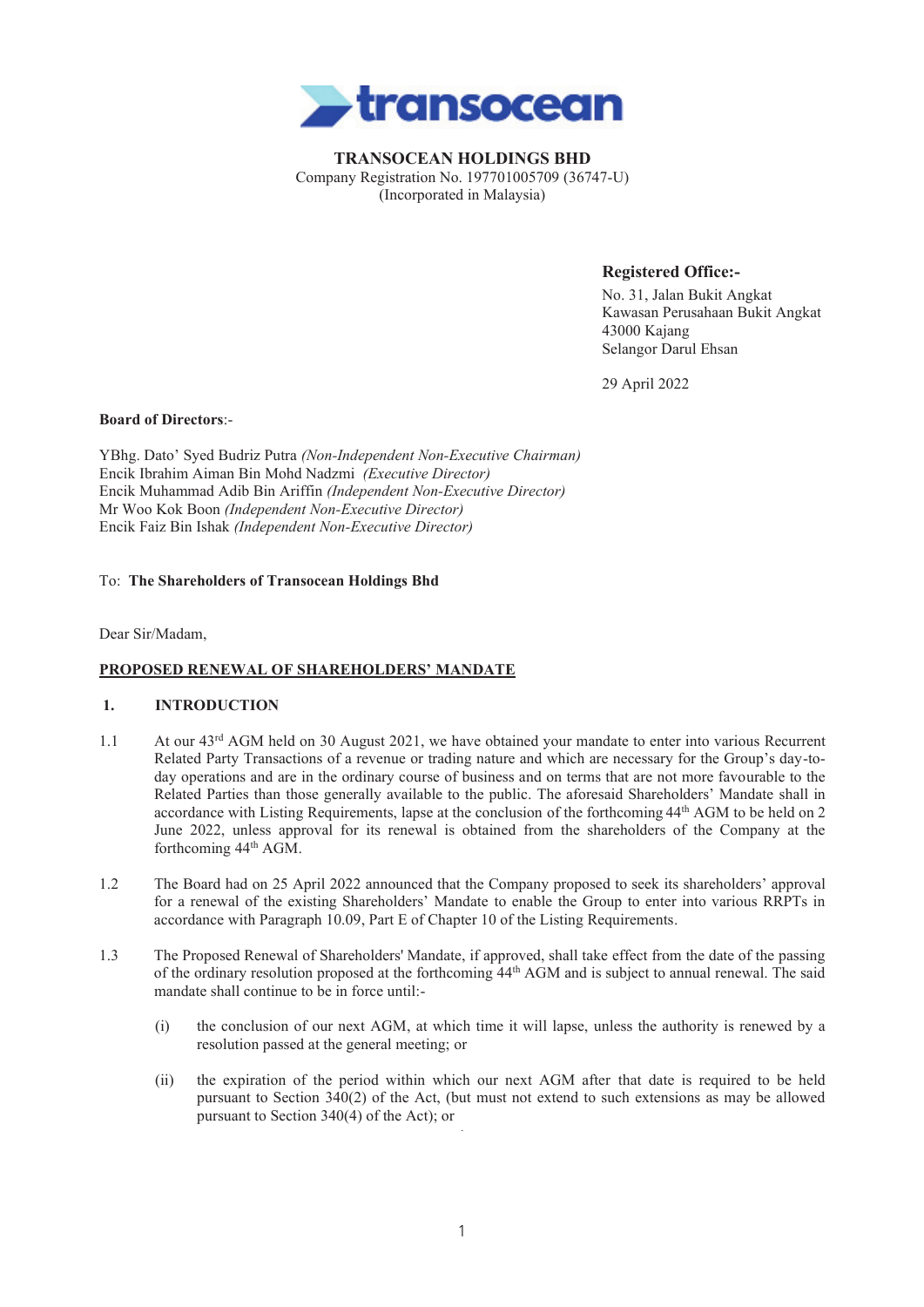(iii) revoked or varied by ordinary resolution passed by you in a general meeting of the Company;

whichever occurs first.

- 1.4 Disclosure will be made in the annual report of the Company and in the annual reports for the subsequent financial years during which a shareholders' mandate is in force in respect of the breakdown of the aggregate value of RRPTs conducted pursuant to the shareholders' mandate during the financial year, the type of RRPTs made, the names of the related parties involved in each type of RRPTs and their relationship with our Company.
- 1.5 The purpose of this Circular is to provide you with the relevant information on the Proposed Renewal of Shareholders' Mandate and to seek your approval for the ordinary resolution in connection with the Proposed Renewal of Shareholders' Mandate to be tabled at the forthcoming 44<sup>th</sup> AGM of the Company.

#### **YOU ARE ADVISED TO READ AND CONSIDER CAREFULLY THE CONTENTS OF THIS CIRCULAR IN RELATION TO THE PROPOSED RENEWAL OF SHAREHOLDERS' MANDATE BEFORE VOTING ON THE RESOLUTION AT OUR FORTHCOMING AGM.**

#### **2. DETAILS OF THE PROPOSED RENEWAL OF SHAREHOLDERS' MANDATE**

#### **2.1 INTERESTS OF RELATED PARTIES**

#### **(a) The companies within the Group in which the Proposed Renewal of Shareholders' Mandate are applicable**

Due to the diversity and size of the Group, in which the principal activities of the Group as set out in Section 2.3 of this Circular, the Group, in the ordinary course of business, enters into transactions with classes of related party as set out in Section 2.4 of this Circular. The Proposed Renewal of Shareholders' Mandate will apply to the following subsidiaries of Transocean and/or any other existing subsidiaries of Transocean or subsidiary to be acquired/incorporated in future during the period of the Proposed Renewal of Shareholders' Mandate is in force:-

- i) **Usmeta**, 100% owned subsidiary of Transocean. Usmeta is principally involved in the manufacturing, retreading, marketing and distribution of tyres.
- ii) **TLSB**, 100% owned subsidiary of Transocean. TLSB is principally involved in the provision of custom brokerage, freight forwarding and trucking related services, international air and ocean freight services.

#### **(b) The classes of Related Party in which the Proposed Renewal of Shareholders' Mandate are applicable**

The Proposed Renewal of Shareholders' Mandate would apply to the transactions with the Related Parties comprising Directors, Major Shareholders and/or persons connected with such Directors or Major Shareholders of the Company or any other company which is its subsidiary.

The Proposed Renewal of Shareholders' Mandate involves the following classes of Related Parties:-

#### **i) Interested Director**

**Encik Ibrahim Aiman Bin Mohd Nadzmi** is the Executive Director of the Company. He is the son of YBhg. Tan Sri (Dr) Mohd Nadzmi Bin Mohd Salleh, an interested Major Shareholder. He has no shareholding, direct or indirect in the Company. He is deemed interested in THB by virtue of his relationship with YBhg. Tan Sri (Dr) Mohd Nadzmi Bin Mohd Salleh.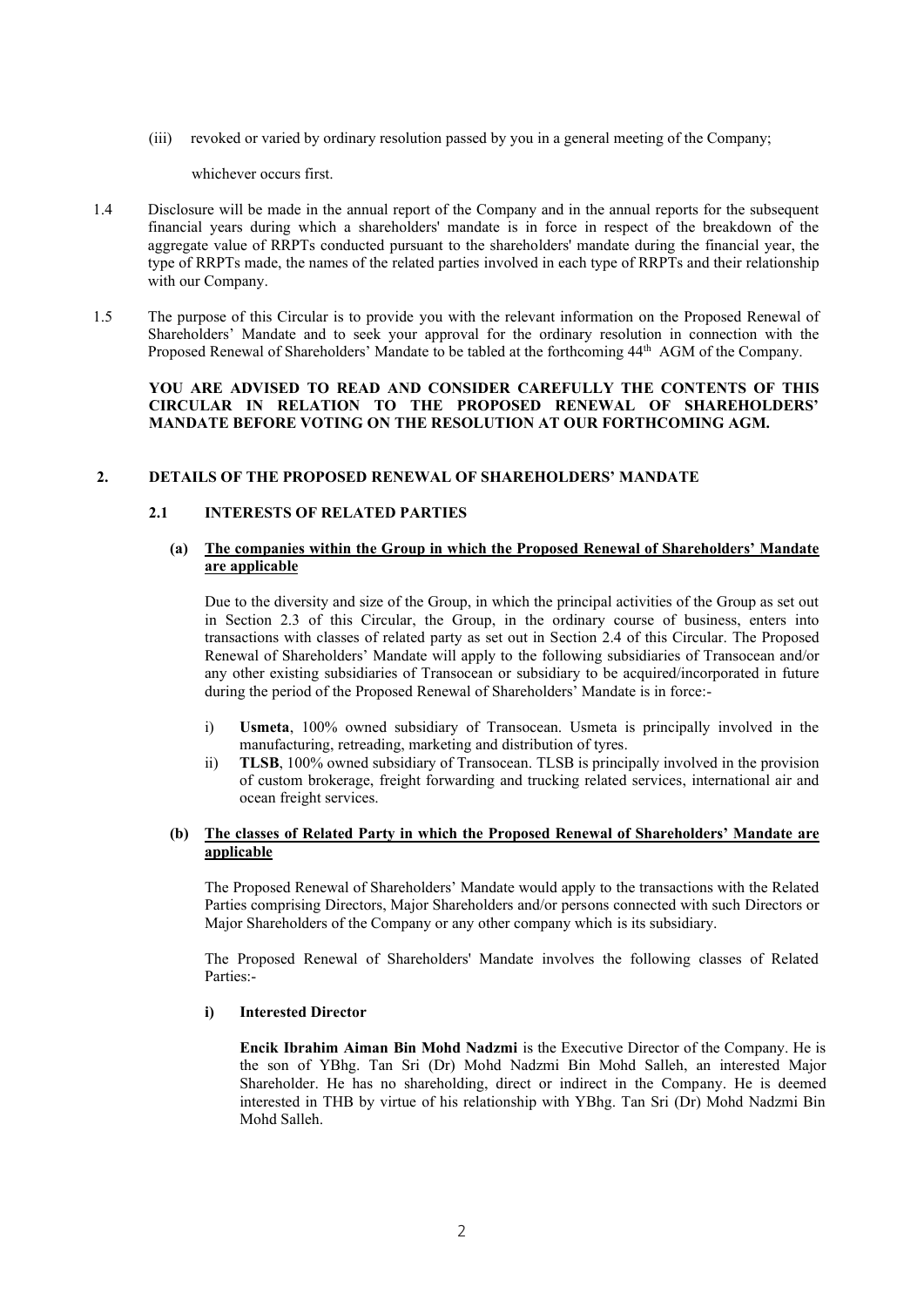The details of the shareholdings held by the above Interested Director is disclosed under Section 6, Page 11 and Page 12 of this Circular.

#### **ii) Interested Major Shareholders**

- 1) **KKMB** holds a total of 22.61% shareholdings in Transocean. As at 1 April 2022, KKMB has a direct interest of 4.79% in Transocean and 17.82% indirect interest held through its subsidiary, namely LSSB in Transocean by virtue of Section 8(4) of the Act. KKMB is a wholly owned subsidiary of Nadicorp who is in turn a wholly owned subsidiary of NCSB.
- 2) **LSSB**, a wholly owned subsidiary of KKMB is a Major Shareholder of Transocean holds 17.82% shareholdings in Transocean as at 1 April 2022. LSSB is also a major shareholder of KTB holds 19.73% shareholdings in KTB as at 1 April 2022.
- 3) **Trisilco Equity Sdn Bhd** holds 51% equity interest in NCSB, which in turn is the ultimate holding company of KKMB. Trisilco Equity Sdn Bhd is thus a Major Shareholder of the Company.
- 4) **Ibroni Sdn Bhd** holds 15% equity interest in NCSB and is a major shareholder of NCSB, which in turn is the ultimate holding company of KKMB. Ibroni Sdn Bhd is thus a Major Shareholder of the Company.
- 5) **Nadicorp** is deemed interested in shares of the Company by virtue of its shareholdings held in KKMB. Nadicorp is thus a Major Shareholder of the Company.
- 6) **NCSB,** the holding company of Nadicorp, is deemed interested in the shares of the Company held through KKMB by virtue of its shareholdings in Nadicorp. NCSB is thus a Major Shareholder of the Company.
- 7) **YBhg. Tan Sri (Dr) Mohd Nadzmi Bin Mohd Salleh** is a Major Shareholder of the Company and is deemed to have an interest in Transocean pursuant to Section 8(4) of the Act by virtue of his shareholdings held through Trisilco Equity Sdn Bhd and Ibroni Sdn Bhd in NCSB which in turn is the ultimate holding company of KKMB.

#### **iii) Persons Connected to interested Director and interested Major Shareholders**

|     | Name                                                                 | Relationship                                                                              |
|-----|----------------------------------------------------------------------|-------------------------------------------------------------------------------------------|
| 1.  | Maracorp Sdn Bhd                                                     | 100% owned subsidiary of Nadicorp                                                         |
| 2.  | <b>KTB</b>                                                           | KKMB and LSSB holds 36.48% and 19.73% equity<br>interest respectively in KTB              |
| 3.  | SKMK Berhad (formerly<br>known as Kenderaan Klang<br>Banting Berhad) | 100% owned subsidiary of KTB                                                              |
| 4.  | Syarikat Rembau Tampin<br>Sdn Bhd                                    | 100% owned subsidiary of KTB                                                              |
| 5.  | Kenderaan Langkasuka Sdn<br><b>Bhd</b>                               | 100% owned subsidiary of KTB                                                              |
| 6.  | Syarikat Tanjong Keramat<br>Temerloh Utara Omnibus<br>Berhad         | 100% owned subsidiary of KTB                                                              |
| 7.  | Syarikat Kenderaan Melayu<br>Kelantan Berhad                         | 100% owned subsidiary of KTB                                                              |
| 8.  | Transnasional Express Sdn<br><b>Bhd</b>                              | 100% owned subsidiary of KTB                                                              |
| 9.  | Park May Berhad                                                      | 100% owned subsidiary of KTB                                                              |
| 10. | Plusliner Sdn Bhd                                                    | 100% owned subsidiary of Park May Berhad, which<br>in turn a 100% owned subsidiary of KTB |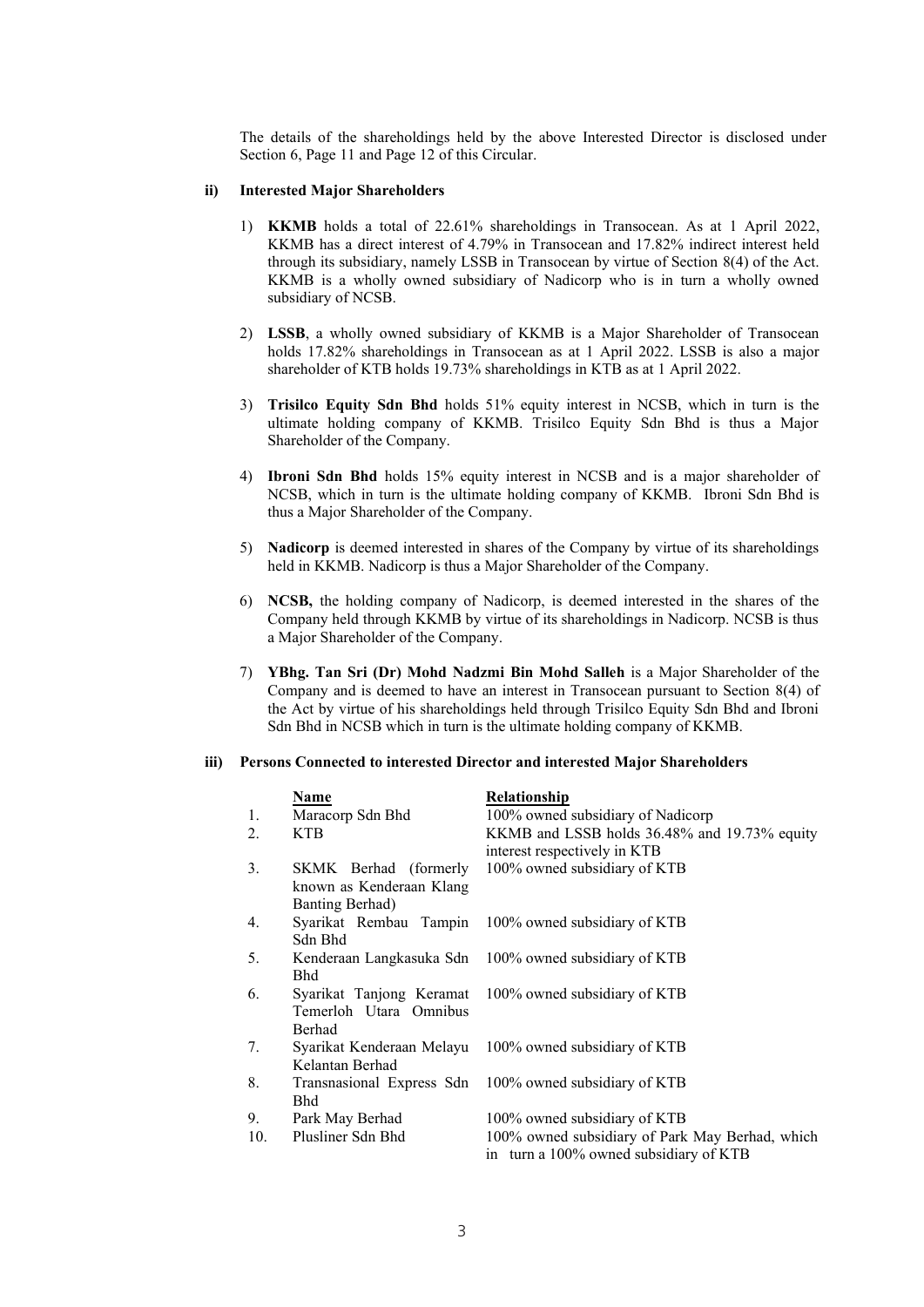|     | Name                     | <b>Relationship</b>                             |
|-----|--------------------------|-------------------------------------------------|
| 11. | Tulus Hebat Sdn Bhd      | 100% owned subsidiary of Park May Berhad, which |
|     |                          | in turn a 100% owned subsidiary of KTB          |
| 12. | Cityliner Sdn Bhd        | Park May Berhad and Tulus Hebat Sdn Bhd holds   |
|     |                          | 60% and 40% equity interest respectively in     |
|     |                          | Cityliner Sdn Bhd, which in turn a 100% pen-    |
|     |                          | ultimate subsidiary of KTB                      |
| 13. | Badanbas Sdn Bhd         | 75.49% owned subsidiary of Nadicorp, a related  |
|     |                          | company to KKMB                                 |
| 14. | Carefree Premium Sdn Bhd | 100% owned subsidiary of KKMB                   |

None of the above persons connected to the Interested Major Shareholder and/or Director has any interests, direct or indirect, in Transocean.

The principal activities of the Related Parties are as follows:-

|     | <b>Related Party</b>                      | <b>Principal Activities</b>     |
|-----|-------------------------------------------|---------------------------------|
| 1.  | Maracorp Sdn Bhd                          | Investment company.             |
| 2.  | <b>KTB</b>                                | Investment<br>holding<br>and    |
|     |                                           | of<br>public<br>consortium      |
|     |                                           | transportation companies.       |
| 3.  | SKMK Berhad (formerly known as Kenderaan  | Public transportation services. |
|     | Klang Banting Berhad)                     |                                 |
| 4.  | Syarikat Rembau Tampin Sdn Bhd            | Public transportation services. |
| 5.  | Kenderaan Langkasuka Sdn Bhd              | Public transportation services. |
| 6.  | Syarikat Tanjong Keramat Temerloh Utara   | Public transportation services. |
|     | Omnibus Berhad                            |                                 |
| 7.  | Syarikat Kenderaan Melayu Kelantan Berhad | Public transportation services. |
| 8.  | Transnasional Express Sdn Bhd             | Public transportation services. |
| 9.  | Park May Berhad                           | Investment holdings.            |
| 10  | Plusliner Sdn Bhd                         | Domestic travel and tour.       |
| 11. | Tulus Hebat Sdn Bhd                       | Investment holdings.            |
| 12. | Cityliner Sdn Bhd                         | Rental of buses.                |
| 13. | Badanbas Sdn Bhd                          | Building of bus body.           |
| 14. | Carefree Premium Sdn Bhd                  | Supplier of vehicle chassis.    |
|     |                                           |                                 |

#### **2.2 MANDATE FOR RECURRENT RELATED PARTY TRANSACTIONS**

Under paragraph 10.09, Part E of Chapter 10 of the Listing Requirements, where there are RRPTs, we may seek your mandate in respect of such transactions subject to the following:-

- (a) The transactions are in the ordinary course of business and are on terms not more favourable to the related party than those generally available to the public;
- (b) The mandate is subject to annual renewal and disclosure is made in the annual report of the aggregate value of transactions conducted pursuant to the mandate during the financial year where the aggregate value is equal to or more than the threshold prescribed under Paragraph 10.09(1) of the Listing Requirements;
- (c) The issuance of a circular to you which includes information set out in the Appendix PN12- A of the Listing Requirements as may be prescribed by Bursa Securities;
- (d) In a meeting to obtain the mandate, the Interested Director, Interested Major Shareholder or interested person connected with a Director or Major Shareholder; and where it involves the interest of a person connected with a Director or Major Shareholder, such Director or Major Shareholder, must not vote on the resolution to approve the transactions. An Interested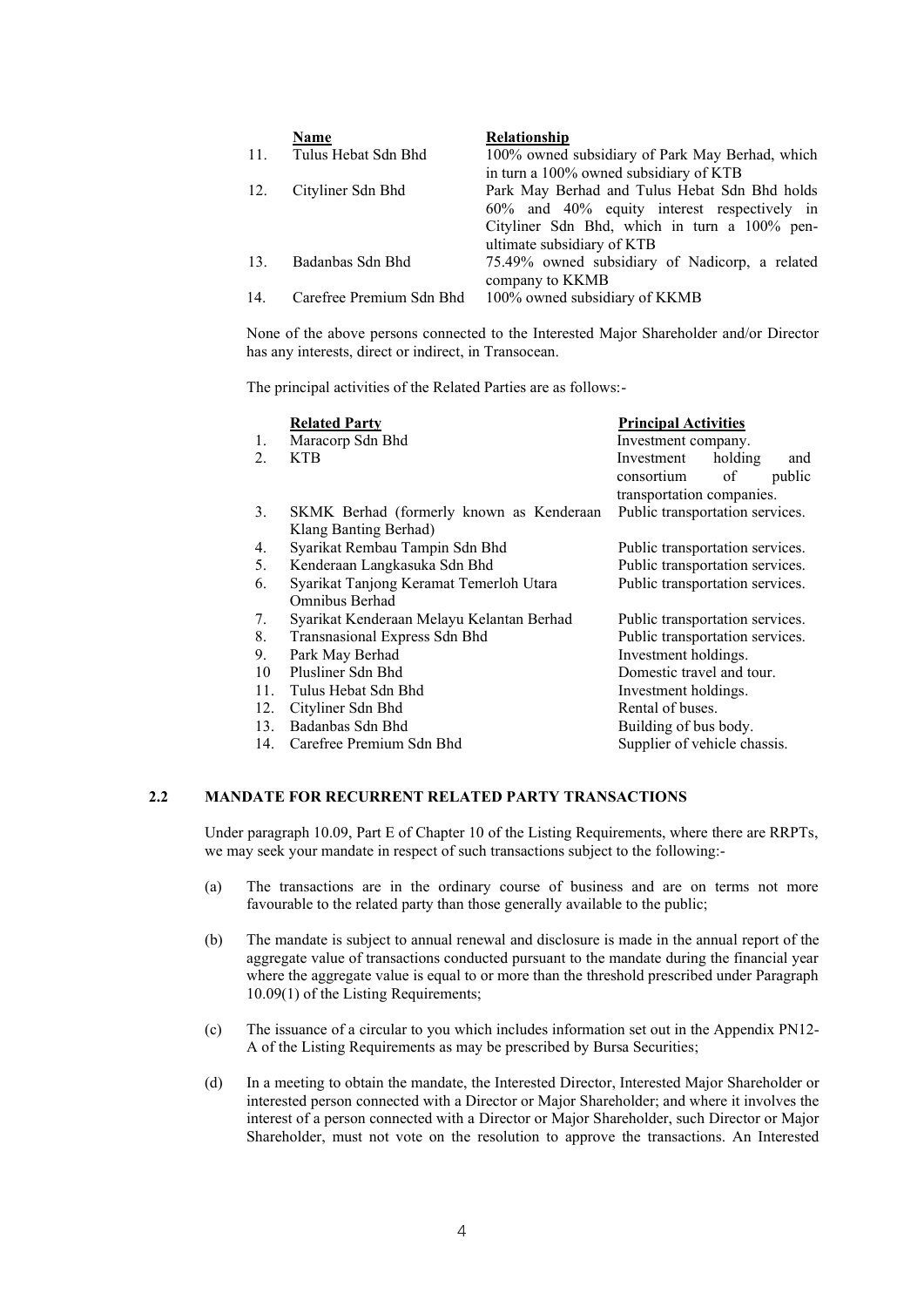Director or Interested Major Shareholder must ensure that persons connected with him abstain from voting on the resolution approving the transactions; and

(e) Immediately announces to Bursa Securities when the actual value of RRPTs entered by the Group, exceeds the estimated value of the RRPTs disclosed in the circular by 10% or more and must include the information as may be prescribed by Bursa Securities in its announcement.

#### **2.3 PRINCIPAL ACTIVITIES OF THE GROUP**

The principal activities of the Company are investment holding, provision of management services and letting of properties while the details of the Company's subsidiaries as at 1 April 2022 are as follows:-

| Name of subsidiaries                                                                    | <b>Effective equity</b><br>interest $(\frac{9}{0})$ | Principal activities                                                                                                                                                       |  |  |
|-----------------------------------------------------------------------------------------|-----------------------------------------------------|----------------------------------------------------------------------------------------------------------------------------------------------------------------------------|--|--|
| <b>Subsidiary companies of THB</b>                                                      |                                                     |                                                                                                                                                                            |  |  |
| Transocean (M) Sdn Bhd                                                                  | 100                                                 | Investment holding.                                                                                                                                                        |  |  |
| Transocean Distribution Hub Sdn<br><b>Bhd</b>                                           | 100                                                 | Provision of warehousing services<br>and trucking related services.                                                                                                        |  |  |
| Usmeta Manufacturing Sdn Bhd                                                            | 100                                                 | Manufacturing and trading of tyres.                                                                                                                                        |  |  |
| Gerak Intensif Sdn Bhd                                                                  | 100                                                 | Provision<br>of container<br>haulage<br>services.                                                                                                                          |  |  |
| Transocean Freight Express Sdn<br>Bhd                                                   | 100                                                 | Investment holding and provision of<br>brokerage,<br>freight<br>custom<br>related<br>forwarding,<br>trucking<br>services, international air and ocean<br>freight services. |  |  |
| Transocean Freight Services Pte.<br>Ltd. (formerly known as TFS<br>Logistics Pte. Ltd.) | 100                                                 | Provision of freight forwarding and<br>trucking related services.                                                                                                          |  |  |
| Transocean Logistics Sdn Bhd                                                            | 100                                                 | Provision of custom brokerage,<br>freight forwarding, trucking related<br>services, international air and ocean<br>freight services                                        |  |  |
| Held through Transocean Freight Express Sdn Bhd                                         |                                                     |                                                                                                                                                                            |  |  |
| Transocean Haulage Services Sdn<br><b>Bhd</b>                                           | 65                                                  | Provision<br>container<br>haulage<br>of<br>The<br>subsidiary<br>services.<br>has<br>temporarily ceased operations.                                                         |  |  |
| Held through Transocean (KL) Sdn Bhd and<br><b>Speedload Transport Sdn Bhd</b>          |                                                     |                                                                                                                                                                            |  |  |
| Speedload Transport (KL) Sdn Bhd                                                        | 100                                                 | Provision<br>of<br>trucking<br>related<br>The<br>services.<br>subsidiary<br>has<br>temporarily ceased operations.                                                          |  |  |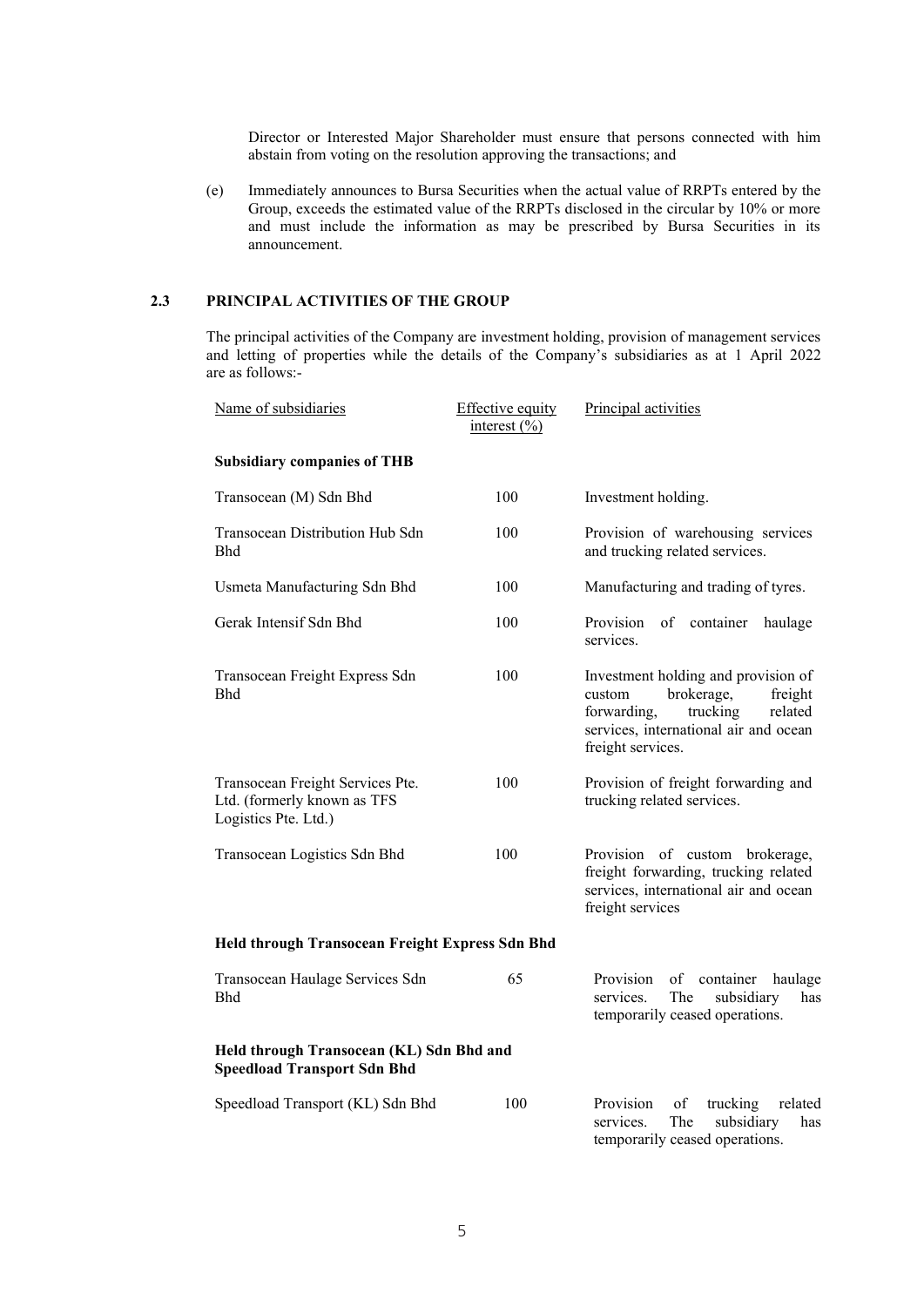#### 2.4 **NATURE OF THE RECURRENT RELATED PARTY TRANSACTIONS AND ESTIMATED VALUE**

Details of the RRPTs, which required the renewal of Shareholders' Mandate in relation to the provision of, or obtaining from the related party, products and services in the normal course of business of THB Group, and their values which are anticipated to occur are as follows:-

|       | <b>Nature of</b><br><b>Transactions</b>                                                                          | <b>Interested Related</b><br><b>Parties</b>                                                                                                                                                                                                                                          | <b>Mandated</b><br>Value<br>RM | Actual<br>Value<br>RM | <b>Estimated</b><br>Value*<br><b>RM</b> |
|-------|------------------------------------------------------------------------------------------------------------------|--------------------------------------------------------------------------------------------------------------------------------------------------------------------------------------------------------------------------------------------------------------------------------------|--------------------------------|-----------------------|-----------------------------------------|
| (i)   | Sales of tyres by<br>Usmeta to SKMK<br>Berhad (formerly<br>known as Kenderaan<br><b>Klang Banting</b><br>Berhad) | <b>KTB</b><br>$\bullet$<br><b>KKMB</b><br>$\bullet$<br>Nadicorp<br>$\bullet$<br><b>NCSB</b><br>$\bullet$<br>Trisilco Equity Sdn<br>$\bullet$<br><b>Bhd</b><br>Ibroni Sdn Bhd<br>$\bullet$<br>Tan Sri (Dr) Mohd<br>$\bullet$<br>Nadzmi bin Mohd<br>Salleh<br><b>LSSB</b><br>$\bullet$ | 1,000,000                      | $\overline{0}$        | 1,000,000                               |
| (ii)  | Sales of tyres by<br>Usmeta to Syarikat<br>Rembau Tampin Sdn<br><b>Bhd</b>                                       | <b>KTB</b><br>$\bullet$<br><b>KKMB</b><br>$\bullet$<br>Nadicorp<br>$\bullet$<br>NCSB<br>$\bullet$<br>Trisilco Equity Sdn<br>$\bullet$<br><b>Bhd</b><br>Ibroni Sdn Bhd<br>$\bullet$<br>Tan Sri (Dr) Mohd<br>$\bullet$<br>Nadzmi bin Mohd<br>Salleh<br><b>LSSB</b><br>$\bullet$        | 1,500,000                      | $\mathbf{0}$          | 1,500,000                               |
| (iii) | Sales of tyres by<br>Usmeta to Kenderaan<br>Langkasuka Sdn Bhd                                                   | <b>KTB</b><br>$\bullet$<br><b>KKMB</b><br>$\bullet$<br>Nadicorp<br>$\bullet$<br><b>NCSB</b><br>$\bullet$<br>Trisilco Equity Sdn<br>$\bullet$<br>Bhd<br>Ibroni Sdn Bhd<br>$\bullet$<br>Tan Sri (Dr) Mohd<br>$\bullet$<br>Nadzmi bin Mohd<br>Salleh<br><b>LSSB</b>                     | 900,000                        | $\mathbf{0}$          | 900,000                                 |
| (iv)  | Sales of tyres by<br>Usmeta to Syarikat<br>Tanjong Keramat<br>Temerloh Utara<br>Omnibus Berhad                   | <b>KTB</b><br><b>KKMB</b><br>$\bullet$<br>Nadicorp<br>$\bullet$<br><b>NCSB</b><br>$\bullet$<br>Trisilco Equity Sdn<br>$\bullet$<br>Bhd<br>Ibroni Sdn Bhd<br>$\bullet$<br>Tan Sri (Dr) Mohd<br>$\bullet$<br>Nadzmi bin Mohd<br>Salleh<br><b>LSSB</b><br>$\bullet$                     | 100,000                        | $\boldsymbol{0}$      | 100,000                                 |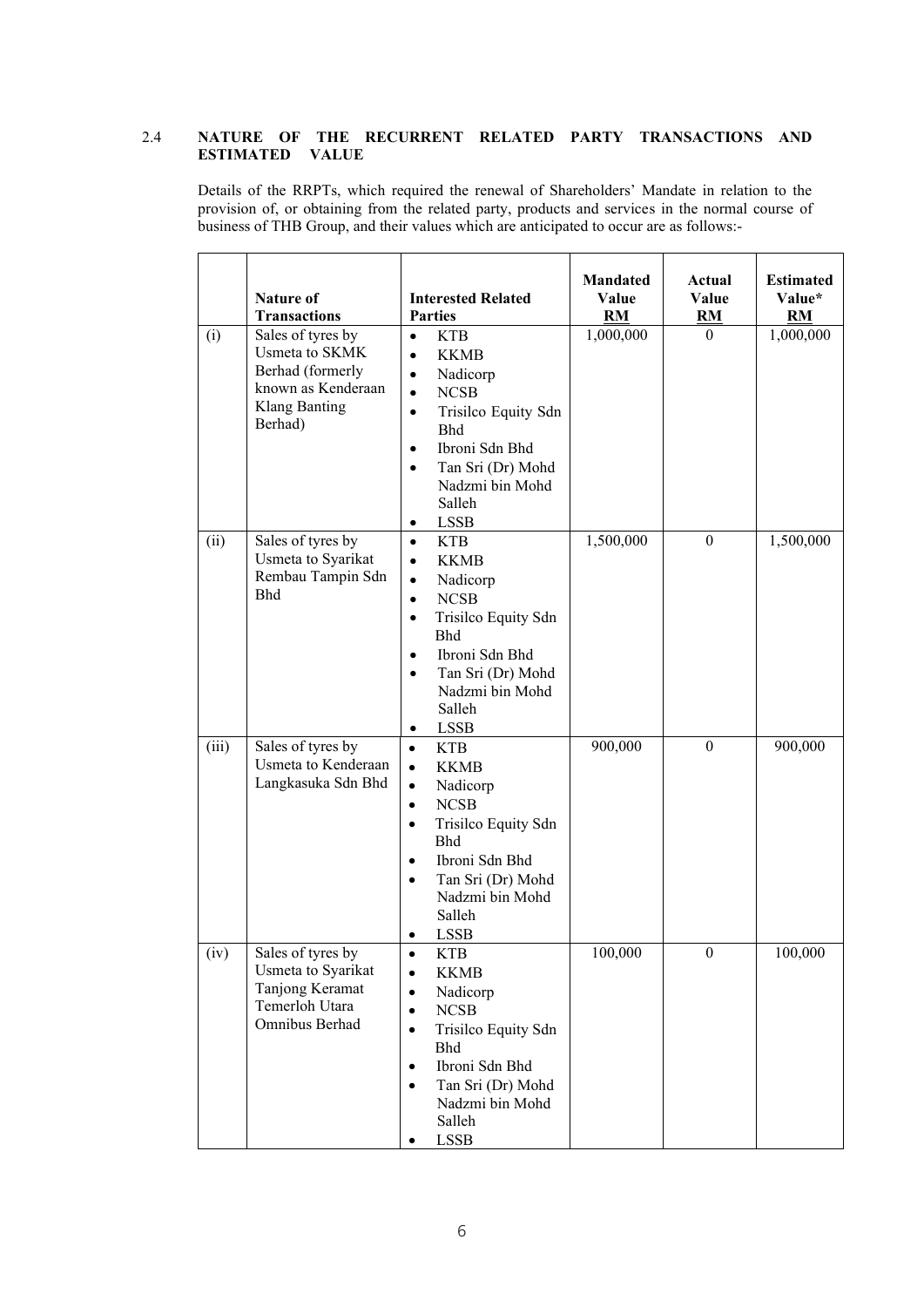|        | Nature of<br><b>Transactions</b>                                               | <b>Interested Related</b><br><b>Parties</b>                                                                                                                                                                                                                                                                                                         | <b>Mandated</b><br>Value<br><b>RM</b> | Actual<br>Value<br><b>RM</b> | <b>Estimated</b><br>Value*<br><b>RM</b> |
|--------|--------------------------------------------------------------------------------|-----------------------------------------------------------------------------------------------------------------------------------------------------------------------------------------------------------------------------------------------------------------------------------------------------------------------------------------------------|---------------------------------------|------------------------------|-----------------------------------------|
| (v)    | Sales of tyres by<br>Usmeta to Syarikat<br>Kenderaan Melayu<br>Kelantan Berhad | <b>KTB</b><br>$\bullet$<br><b>KKMB</b><br>$\bullet$<br>Nadicorp<br>$\bullet$<br><b>NCSB</b><br>$\bullet$<br>Trisilco Equity Sdn<br>$\bullet$<br><b>Bhd</b><br>Ibroni Sdn Bhd<br>$\bullet$<br>Tan Sri (Dr) Mohd<br>$\bullet$<br>Nadzmi bin Mohd<br>Salleh<br><b>LSSB</b><br>٠                                                                        | 1,500,000                             | $\mathbf{0}$                 | 1,500,000                               |
| (vi)   | Sales of tyres by<br>Usmeta to<br>Transnasional<br>Express Sdn Bhd             | <b>KTB</b><br>$\bullet$<br><b>KKMB</b><br>$\bullet$<br>Nadicorp<br>$\bullet$<br><b>NCSB</b><br>$\bullet$<br>Trisilco Equity Sdn<br>$\bullet$<br><b>Bhd</b><br>Ibroni Sdn Bhd<br>$\bullet$<br>Tan Sri (Dr) Mohd<br>$\bullet$<br>Nadzmi bin Mohd<br>Salleh<br><b>LSSB</b><br>$\bullet$                                                                | 10,000,000                            | 28,996                       | 10,000,000                              |
| (vii)  | Sales of tyres by<br><b>Usmeta</b> to Plusliner<br>Sdn Bhd                     | Park May Berhad<br>$\bullet$<br><b>KTB</b><br>$\bullet$<br><b>KKMB</b><br>$\bullet$<br>Nadicorp<br>$\bullet$<br><b>NCSB</b><br>$\bullet$<br>Trisilco Equity Sdn<br>$\bullet$<br><b>Bhd</b><br>Ibroni Sdn Bhd<br>$\bullet$<br>Tan Sri (Dr) Mohd<br>$\bullet$<br>Nadzmi bin Mohd<br>Salleh<br>LSSB<br>٠                                               | 1,500,000                             | 10,450                       | 1,500,000                               |
| (viii) | Sales of tyres by<br>Usmeta to Cityliner<br>Sdn Bhd                            | Tulus Hebat Sdn<br>$\bullet$<br>Bhd<br>Park May Berhad<br>$\bullet$<br><b>KTB</b><br>$\bullet$<br><b>KKMB</b><br>$\bullet$<br>Nadicorp<br>$\bullet$<br><b>NCSB</b><br>$\bullet$<br>Trisilco Equity Sdn<br>$\bullet$<br><b>Bhd</b><br>Ibroni Sdn Bhd<br>$\bullet$<br>Tan Sri (Dr) Mohd<br>$\bullet$<br>Nadzmi bin Mohd<br>Salleh<br><b>LSSB</b><br>٠ | 2,500,000                             | 191,517                      | 2,500,000                               |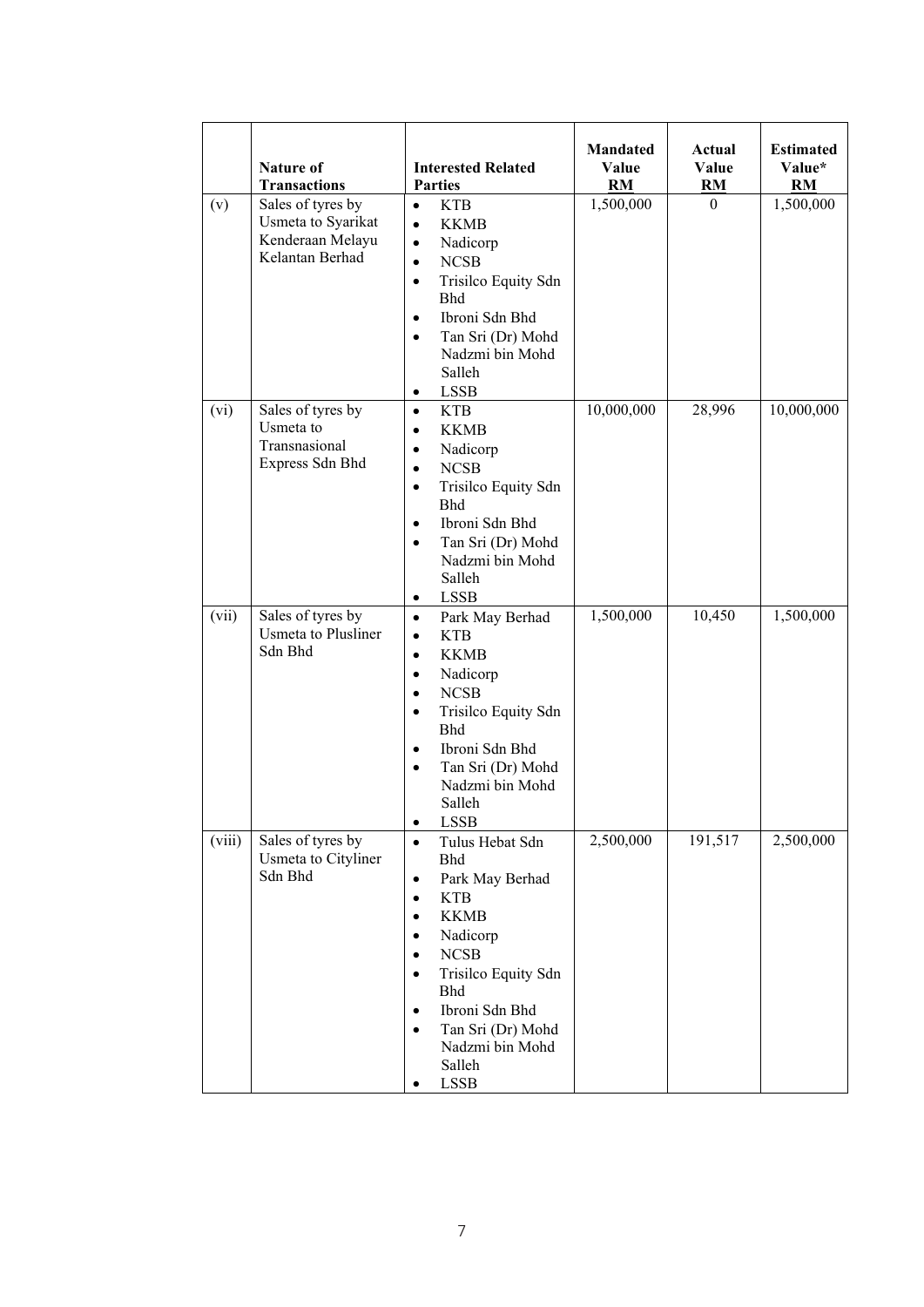|         | <b>Nature of</b><br><b>Transactions</b>                                                                          | <b>Interested Related</b><br><b>Parties</b>                                                                                                                                                                                                                                                | <b>Mandated</b><br>Value<br><b>RM</b> | Actual<br>Value<br>RM | <b>Estimated</b><br>Value*<br>RM |
|---------|------------------------------------------------------------------------------------------------------------------|--------------------------------------------------------------------------------------------------------------------------------------------------------------------------------------------------------------------------------------------------------------------------------------------|---------------------------------------|-----------------------|----------------------------------|
| (ix)    | Sales of tyres by<br>Usmeta to Badanbas<br>Sdn Bhd                                                               | <b>KKMB</b><br>$\bullet$<br>Nadicorp<br>$\bullet$<br>NCSB<br>$\bullet$<br>Trisilco Equity Sdn<br>$\bullet$<br><b>Bhd</b><br>Ibroni Sdn Bhd<br>$\bullet$<br>Tan Sri (Dr) Mohd<br>Nadzmi bin Mohd<br>Salleh<br><b>LSSB</b><br>٠                                                              | 2,000,000                             | 5,401                 | 2,000,000                        |
| (x)     | Sales of tyres by<br>Usmeta to Carefree<br>Premium Sdn Bhd                                                       | <b>KKMB</b><br>$\bullet$<br>Nadicorp<br>$\bullet$<br><b>NCSB</b><br>$\bullet$<br>Trisilco Equity Sdn<br>$\bullet$<br><b>Bhd</b><br>Ibroni Sdn Bhd<br>$\bullet$<br>Tan Sri (Dr) Mohd<br>$\bullet$<br>Nadzmi bin Mohd<br>Salleh                                                              | 500,000                               | $\Omega$              | 500,000                          |
| $(x_i)$ | Provision of freight<br>forwarding and<br>trucking related<br>services by TLSB to<br>Badanbas Sdn Bhd            | <b>KKMB</b><br>$\bullet$<br>Nadicorp<br>$\bullet$<br><b>NCSB</b><br>$\bullet$<br>Trisilco Equity Sdn<br>$\bullet$<br><b>Bhd</b><br>Ibroni Sdn Bhd<br>$\bullet$<br>Tan Sri (Dr) Mohd<br>$\bullet$<br>Nadzmi bin Mohd<br>Salleh<br><b>LSSB</b><br>٠                                          | 150,000                               | $\mathbf{0}$          | 150,000                          |
| (xii)   | Provision of freight<br>forwarding and<br>trucking related<br>services by TLSB to<br>Puspamara Sdn Bhd           | Maracorp Sdn Bhd<br>$\bullet$<br><b>KKMB</b><br>$\bullet$<br>Nadicorp<br>$\bullet$<br>$\bullet$<br><b>NCSB</b><br>Trisilco Equity Sdn<br>$\bullet$<br><b>Bhd</b><br>Ibroni Sdn Bhd<br>$\bullet$<br>Tan Sri (Dr) Mohd<br>$\bullet$<br>Nadzmi bin Mohd<br>Salleh<br><b>LSSB</b><br>$\bullet$ | 50,000                                | $\Omega$              | 50,000                           |
| (xiii)  | Provision of freight<br>forwarding and<br>trucking related<br>services by TLSB to<br>Carefree Premium<br>Sdn Bhd | <b>KKMB</b><br>$\bullet$<br>Nadicorp<br>$\bullet$<br><b>NCSB</b><br>$\bullet$<br>Trisilco Equity Sdn<br>$\bullet$<br><b>Bhd</b><br>Ibroni Sdn Bhd<br>$\bullet$<br>Tan Sri (Dr) Mohd<br>$\bullet$<br>Nadzmi bin Mohd<br>Salleh<br><b>LSSB</b><br>٠                                          | 400,000                               | $\overline{0}$        | 400,000                          |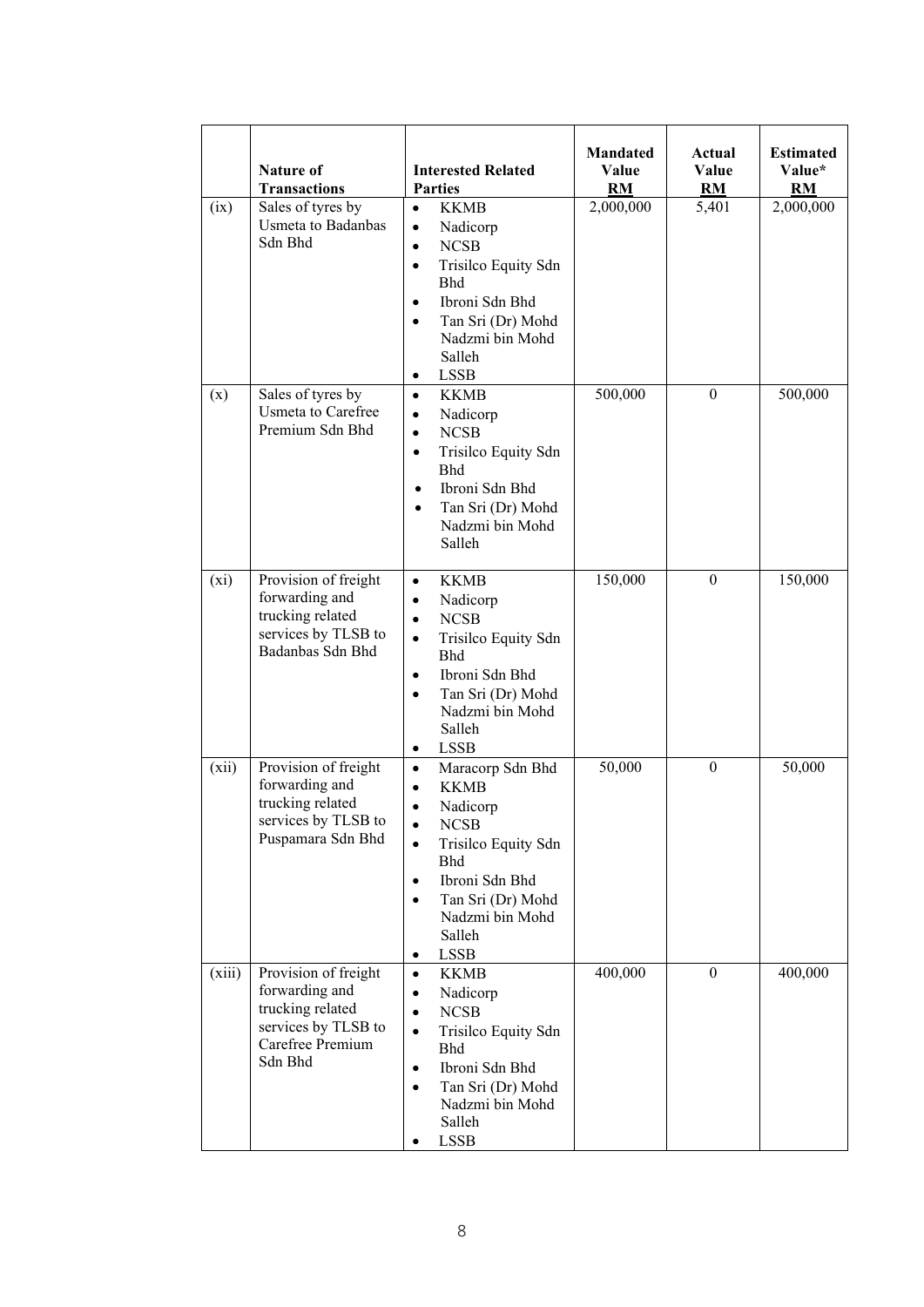*Note:*

*\* For the period from 2 June 2022 (being the date of the forthcoming 44th AGM) to the date of the next AGM to be held in year 2023. The Estimated Value may vary and subject to changes.*

#### **2.5 REVIEW PROCEDURES AND PRACTICES FOR RECURRENT RELATED PARTY TRANSACTIONS**

To ensure that the RRPTs of our Group are conducted at arms-length basis and on normal commercial terms which are consistent with our Group's usual business practices, on transaction prices and terms not more favourable to the Related Party than those generally available to the third parties / public and are not detrimental to our minority shareholders, the following methods and procedures will apply to the review and approval of RRPTs:-

- a) Our Group will maintain a record of RRPTs.
- b) Our Board Members, who have an interest in the transactions to be reviewed, shall declare their interest in the transactions and abstain from deliberations and voting in respect of the related party transactions and will ensure that they and any Persons Connected with them will also abstain from voting on the resolution at the AGM to be convened for the purposes.
- c) Our ARMC shall review on a quarterly basis any related party transactions that may arise within our Company or our Group to ensure that such transactions will be carried out at arm's length, on normal commercial terms, on terms not more favourable to the Related Parties than those generally available to the public and on terms not detrimental to our minority shareholders.
- d) Disclosures will be made in our Annual Report of the breakdown of the aggregate value of RRPTs during the financial year (or financial period, as the case may be) to which the Annual Report relates, so long as the shareholders' mandate continues in force.
- e) The methods and procedures on which the price of transaction are to be determined by market forces, under similar commercial terms for transactions with third parties which depend on the demand and supply, quality and delivery of the products of the domestic market and subject to the availability of the products.

The Management will endeavor that at least two other contemporaneous transactions with unrelated third parties for similar products/services and/or quantities will be used as comparison, wherever possible, to determine whether the price and terms offered to/by the related parties are fair and reasonable and comparable to those offered to/by other unrelated third parties for the same or substantially similar type of produces/services and/or quantities. In the event that quotation or comparative pricing from unrelated third parties cannot be obtained, the transaction price will be reviewed and will be determined based on the Group's usual business practices to ensure that the RRPTs are not detrimental to Transocean Group or prejudicial to the interest of the shareholders.

The thresholds for the approval and guidelines for the relevant approving authority practiced by the Transocean Group in relation to the RRPTs are as follow:-

- (i) The transactions value for the RRPTs below the prescribed threshold of RM1 million or 1% of the applicable percentage ratio as stated in the Listing Requirements (whichever is lower), will be approved by Head of Finance. The ARMC will review the RRPTs on quarterly basis.
- (ii) The transactions value for the RRPTs equal or more than the prescribed threshold of RM1 million or 1% of the applicable percentage ratio as stated in the Listing Requirements (whichever is lower), will be reviewed by ARMC and recommended to the Board for approval.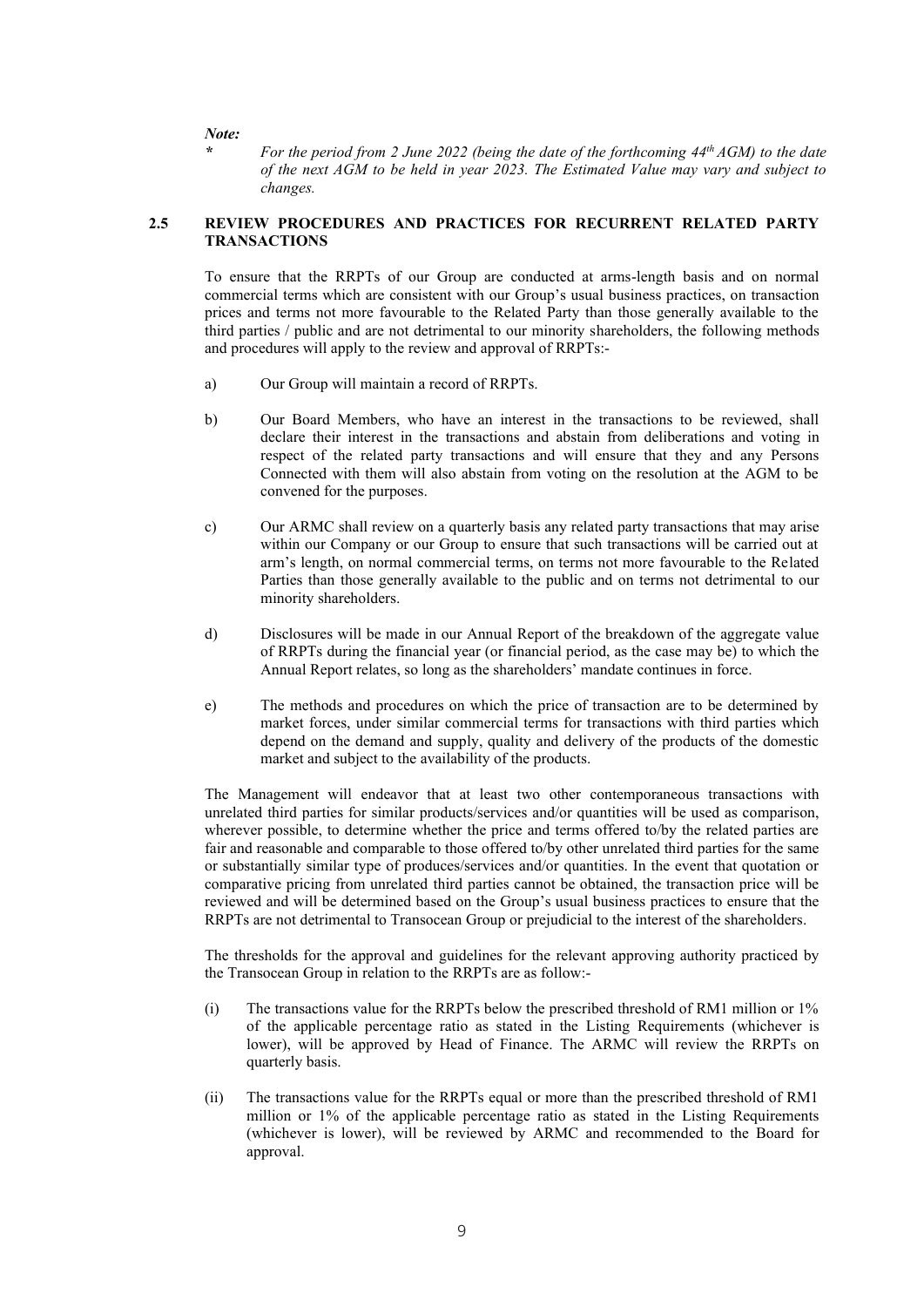#### **2.6 AMOUNT DUE AND OWING TO TRANSOCEAN GROUP BY RELATED PARTIES**

The amounts owing by the RPs to THB Group pursuant to the RRPTs, which exceeded the credit term as at 1 April 2022, being the Latest Practicable Date are as follows:-

| <b>RPs</b>        | Outstanding<br>Amount<br>(RM) | Credit<br>Term | Outstanding<br><b>Tenure</b> |
|-------------------|-------------------------------|----------------|------------------------------|
| Cityliner Sdn Bhd | 132,656.50                    | 90 days        | <1 vear                      |

For the Outstanding Amount which exceed the credit terms, the parties had agreed on its settlement arrangement and no late payment charges to be imposed by the Group on the Outstanding Amount in view that the settlement arrangement has been agreed upon by the parties and the Group and that the full payment of the Outstanding Amount was expected to be received by the Group before end of year 2022.

Since the settlement arrangement has been agreed upon by the parties and the Group also has a long-standing business relationship with the RPs, the Board of Directors is of the opinion that there should be no recoverability issue for the abovementioned outstanding debts due by the RPs.

#### **2.7 STATEMENT BY AUDIT AND RISK MANAGEMENT COMMITTEE**

Our ARMC has reviewed the procedures mentioned in Section 2.5 of this Circular and is of the view that:-

- (i) the said procedures as well as the periodic review to be made by the ARMC in relation thereto, are sufficient to ensure that the RRPTs are carried out on terms not more favourable to Related Party than those generally available to the public and are not detrimental to the interests of our minority shareholders; and
- (ii) Transocean Group has in place adequate procedures and processes to monitor, track and identify RRPTs in a timely and orderly manner, and such procedures and processes are reviewed on a yearly basis or whenever needed.

#### **3. RATIONALE FOR, AND BENEFITS TO THE GROUP FROM TRANSACTING WITH THE RELATED PARTIES**

- 3.1 The Proposed Renewal of Shareholders' Mandate will enable our Group to enter into the RRPTs as described in Section 2.4 of this Circular.
- 3.2 The RRPTs to be entered into by our Group are all in the ordinary course of business and intended to meet the business needs of the Group at the best possible terms for the benefit of the Group as a whole. As such, it is anticipated that the RRPTs would occur on a frequent and recurrent basis.
- 3.3 The Proposed Renewal of the Shareholders' Mandate will eliminate the need to make announcements to Bursa Securities and/or to convene separate general meetings from time to time to seek shareholders' prior approval for the entry by the Group into such RRPTs. This will also reduce substantial administrative time and expenses in convening such general meetings without compromising the corporate objective of the Group or affecting the business opportunities available to the Group.
- 3.4 As such, our Board is seeking shareholders' mandate pursuant to paragraph 10.09, Part E of Chapter 10 of the Listing Requirements for the RRPTs (as described in Sections 2.4 of this Circular) to allow our Group to enter into such RRPTs made on an arms-length basis and on normal commercial terms not more favourable to the Related Parties than those generally available to the public and are not to the detriment of our minority shareholders and which are not prejudicial to the interests of our shareholders.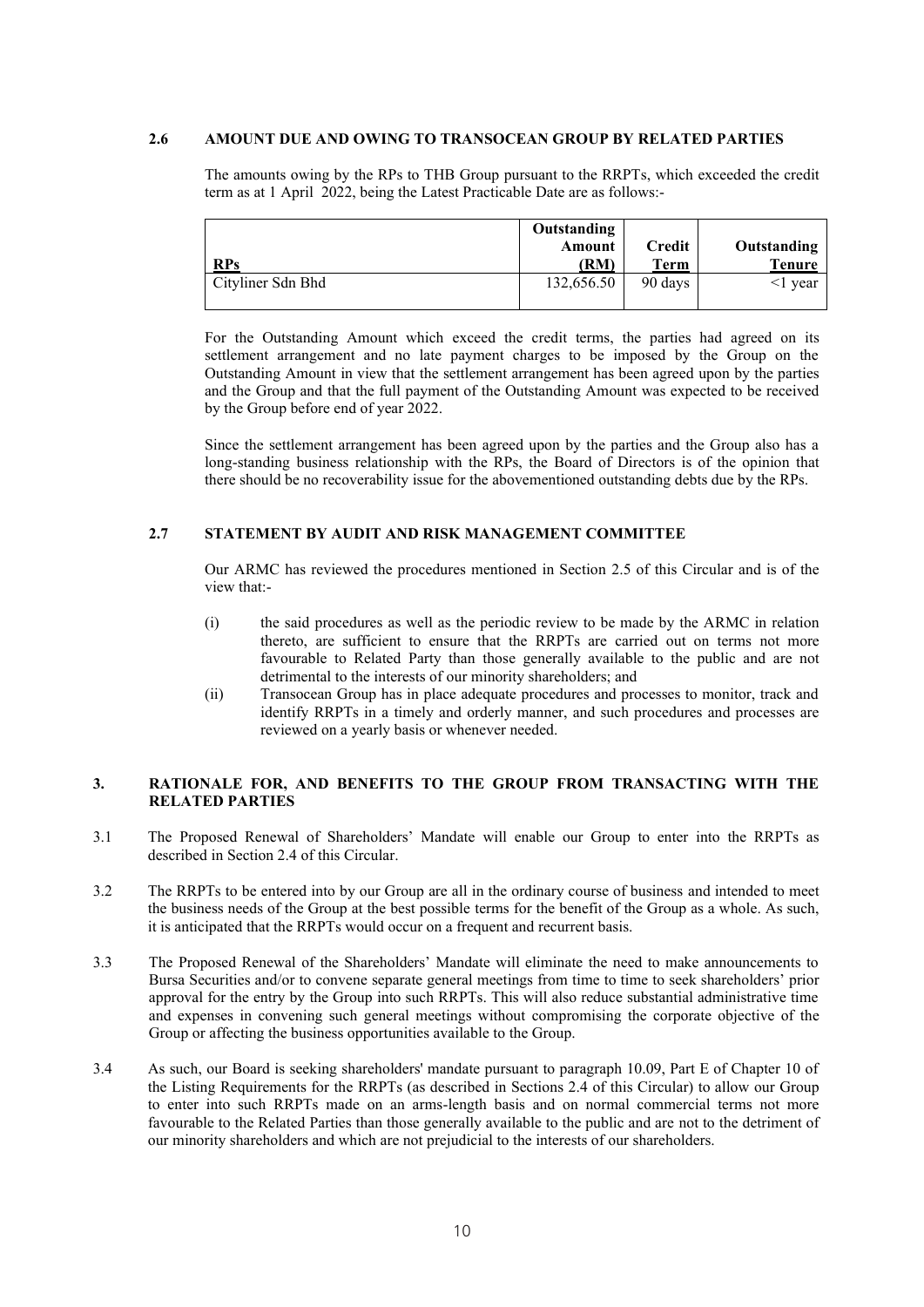3.5 The goods and services provided by the Related Parties are priced competitively and all transactions between our Group and the Related Parties are carried out on an arms-length basis on normal commercial terms on terms not more favourable to the related party than those generally available to the public and are not detrimental to the minority shareholders.

#### **4. EFFECTS OF THE PROPOSED RENEWAL OF SHAREHOLDERS' MANDATE**

The Proposed Renewal of Shareholders' Mandate will not have any effect on our issued and paid-up share capital and is not expected to have any material effect on the NA per share and EPS of our Group.

#### **5. CONDITION OF THE PROPOSED RENEWAL OF SHAREHOLDERS' MANDATE**

The Proposed Renewal of Shareholders' Mandate is subject to your approval at our forthcoming 44th AGM under the agenda as Special Business. The Proposed Renewal of Shareholders' Mandate being procured from shareholders of the Company at the forthcoming AGM is subject to annual renewal.

#### **6. INTERESTS OF THE DIRECTORS, MAJOR SHAREHOLDERS AND PERSONS CONNECTED TO THEM**

6.1 The direct and indirect shareholdings of the Major Shareholders and the Director of the Company and the persons connected to them who are interested in the RRPTs, held in Transocean as at 1 April 2022, are summarised below:-

| <b>Interested Director</b>                 | <b>Direct</b> |               | Indirect                 |               |
|--------------------------------------------|---------------|---------------|--------------------------|---------------|
|                                            | No. of        | $\frac{6}{9}$ | No. of                   | $\frac{0}{6}$ |
|                                            | <b>Shares</b> |               | <b>Shares</b>            |               |
| Ibrahim Aiman Bin Mohd Nadzmi <sup>a</sup> | -             | -             | $\overline{\phantom{0}}$ | -             |

| <b>Interested Major Shareholders</b>     | <b>Direct</b> |               | <b>Indirect</b>           |               |
|------------------------------------------|---------------|---------------|---------------------------|---------------|
|                                          | No. of        | $\frac{6}{9}$ | No. of                    | $\frac{6}{9}$ |
|                                          | <b>Shares</b> |               | <b>Shares</b>             |               |
| <b>KKMB</b>                              | 3,116,000     | 4.79          | $11,600,360$ <sup>c</sup> | 17.82         |
| Tan Sri (Dr) Mohd Nadzmi Bin Mohd Salleh |               |               | $14,716,360^{\mathrm{b}}$ | 22.61         |
| <b>LSSB</b>                              | 11,600,360    | 17.82         |                           |               |
| Trisilco Equity Sdn Bhd                  |               |               | $14,716,360$ <sup>d</sup> | 22.61         |
| Ibroni Sdn Bhd                           |               |               | 14,716,360 <sup>d</sup>   | 22.61         |
| <b>NCSB</b>                              |               |               | $14,716,360$ <sup>e</sup> | 22.61         |
| Nadicorp                                 |               |               | $14,716,360$ <sup>f</sup> | 22.61         |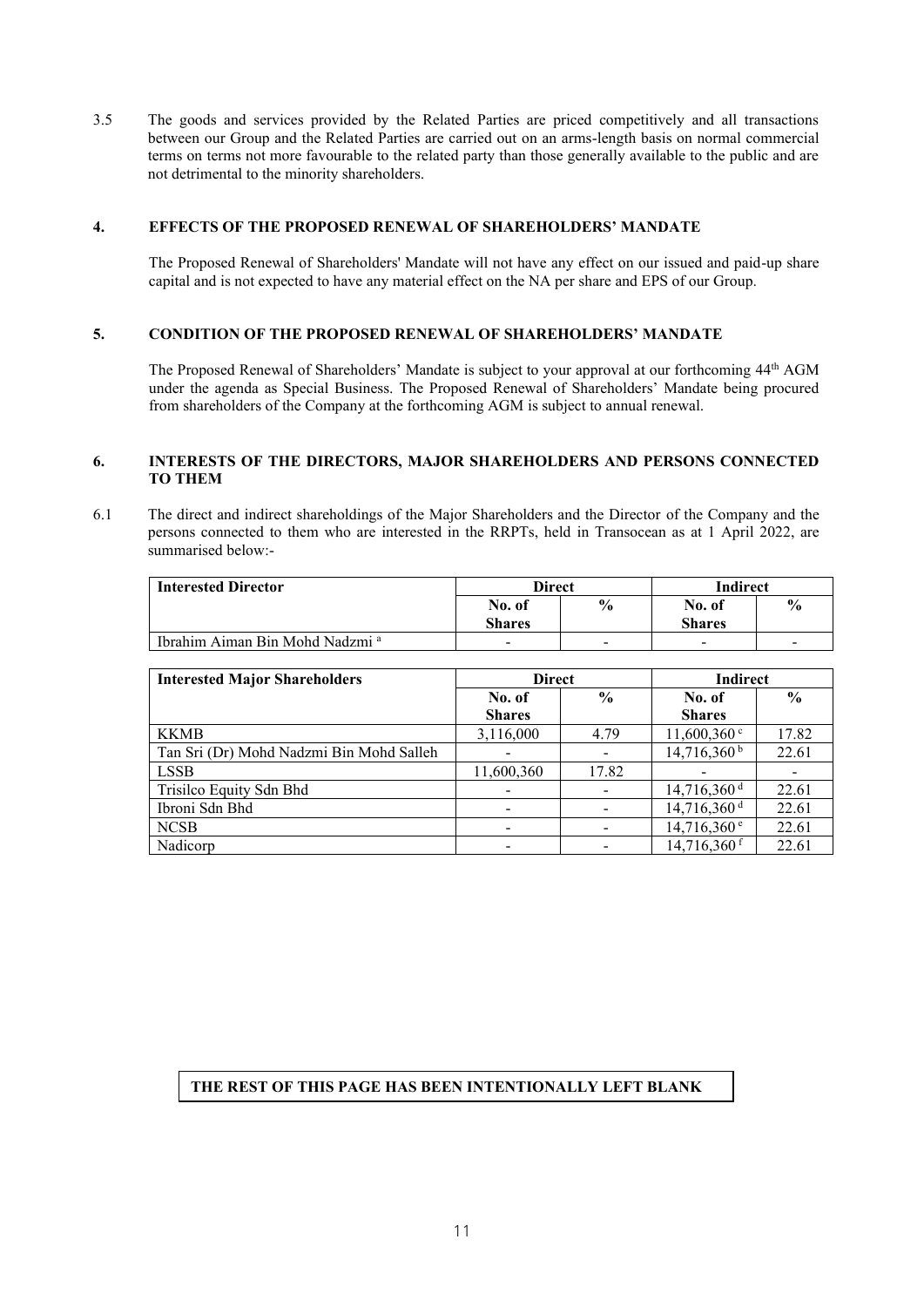| <b>Person connected to interested Director</b> | <b>Direct</b>           |               | <b>Indirect</b>         |               |
|------------------------------------------------|-------------------------|---------------|-------------------------|---------------|
| and Major Shareholders                         | No. of<br><b>Shares</b> | $\frac{0}{0}$ | No. of<br><b>Shares</b> | $\frac{6}{9}$ |
| Maracorp Sdn Bhd                               |                         |               |                         |               |
| <b>KTB</b>                                     |                         |               |                         |               |
| Kenderaan Klang Banting Berhad                 |                         |               |                         |               |
| Syarikat Rembau Tampin Sdn Bhd                 |                         |               |                         |               |
| Kenderaan Langkasuka Sdn Bhd                   |                         |               |                         |               |
| Syarikat Tanjong Keramat Temerloh Utara        |                         |               |                         |               |
| Omnibus Berhad                                 |                         |               |                         |               |
| Syarikat Kenderaan Melayu Kelantan Berhad      |                         |               |                         |               |
| Transnasional Express Sdn Bhd                  |                         |               |                         |               |
| Park May Berhad                                |                         |               |                         |               |
| Plusliner Sdn Bhd                              |                         |               |                         |               |
| Tulus Hebat Sdn Bhd                            |                         |               |                         |               |
| Cityliner Sdn Bhd                              |                         |               |                         |               |
| Badanbas Sdn Bhd                               |                         |               |                         |               |
| Carefree Premium Sdn Bhd                       |                         |               |                         |               |

#### **Notes:-**

- *(a) Deemed interested in THB by virtue of his relationship with YBhg. Tan Sri (Dr) Mohd Nadzmi Bin Mohd Salleh.*
- *(b) Deemed interest pursuant to Section 8(4) of the Act by virtue of his shareholdings in Trisilco Equity Sdn Bhd and Ibroni Sdn Bhd.*
- *(c) Deemed interest pursuant to Section 8(4) of the Act by virtue of its shareholdings held through LSSB.*
- *(d) Deemed interest pursuant to Section 8(4) of the Act by virtue of its shareholdings in NCSB.*
- *(e) Deemed interest pursuant to Section 8(4) of the Act by virtue of its 100% shareholdings in Nadicorp which is in turn the ultimate holding company of KKMB.*
- *(f) Deemed interest pursuant to Section 8(4) of the Act by virtue of its 100% shareholdings in KKMB.*
- 6.2 Save as disclosed above, none of the other Directors and/or Major Shareholders and/or persons connected to them have any interest, either direct or indirect, in the Proposed Renewal of Shareholders' Mandate. The interested Directors, Encik Ibrahim Aiman Bin Mohd Nadzmi have abstained and will continue to abstain from Board deliberations and voting in relation to the Proposed Renewal of Shareholders' Mandate. The said interested Director will abstain from voting in respect of his direct and indirect shareholdings on the resolution pertaining to the Proposed Renewal of Shareholders' Mandate at the forthcoming AGM.
- 6.3 The interested Major Shareholders namely KKMB, YBhg. Tan Sri (Dr) Mohd Nadzmi Bin Mohd Salleh, LSSB, Trisilco Equity Sdn Bhd, Ibroni Sdn Bhd, NCSB and Nadicorp will abstain from voting in respect of their direct and indirect shareholdings on the Ordinary Resolution where they have interests for the Proposed Renewal of Shareholders' Mandate to be tabled at the forthcoming 44<sup>th</sup> AGM.
- 6.4 The interested Directors and/or interested Major Shareholders of THB have undertaken to ensure that all the persons connected to them, if any, will abstain from voting in respect of their direct and/or indirect interests on the resolutions pertaining to the Proposed Renewal of Shareholders' Mandate at the forthcoming 44th AGM.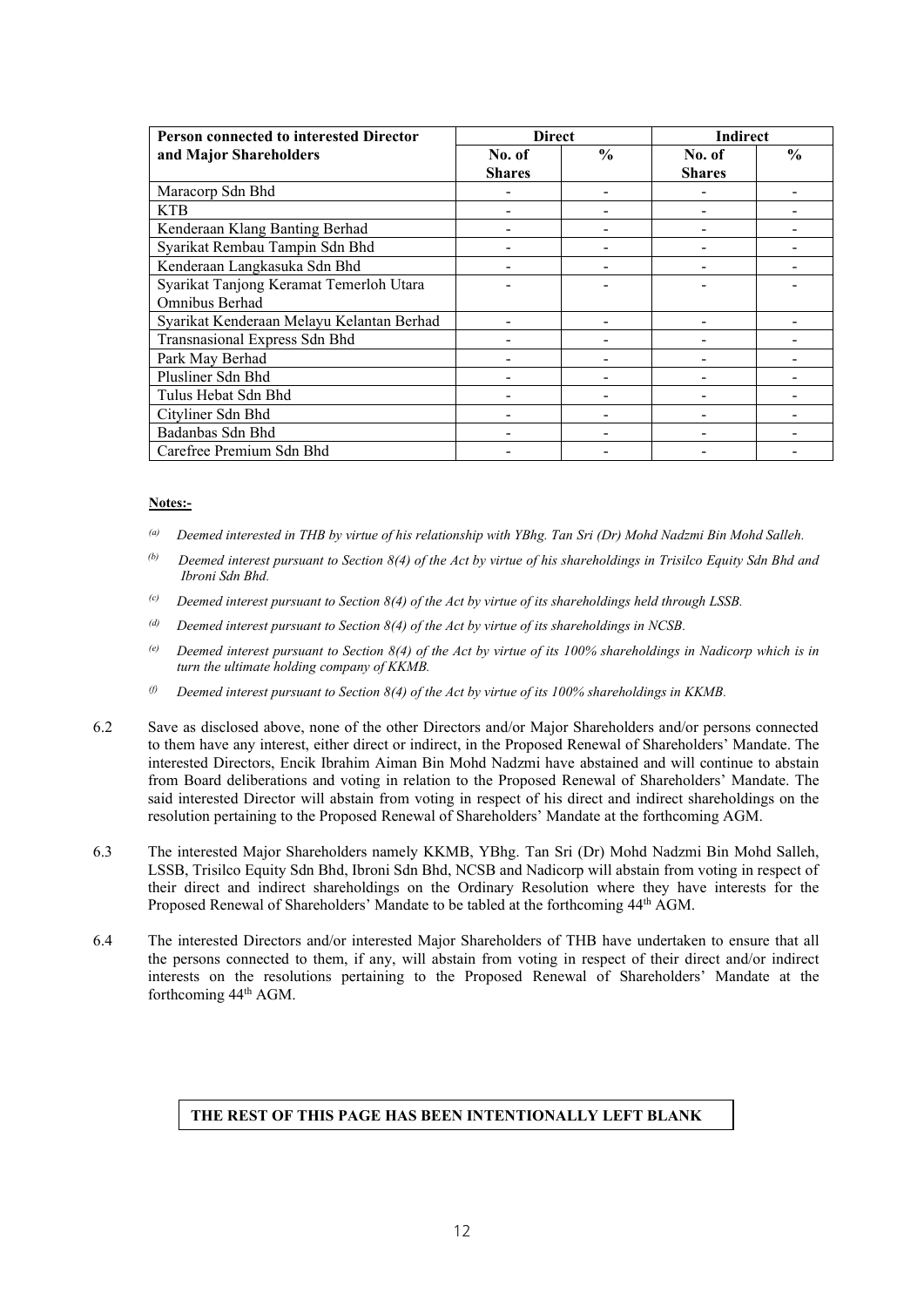#### **7. DIRECTORS' RECOMMENDATION**

We, (with the exception of Encik Ibrahim Aiman Bin Mohd Nadzmi) having considered all aspects of the Proposed Renewal of Shareholders' Mandate, are of the opinion that the Proposed Renewal of Shareholders' Mandate is in the best interest of the Group. Accordingly, we (with the exception of Encik Ibrahim Aiman Bin Mohd Nazmi, who being interested party to the Proposed Renewal of Shareholders' Mandate has abstained from expressing a recommendation relating to the Proposed Renewal of Shareholders' Mandate in which he is interested) recommend that you vote in favour of the Ordinary Resolution for the Proposed Renewal of Shareholders' Mandate to be tabled at our forthcoming 44th AGM of the Company.

#### **8. AGM**

- 8.1 The Notice of 44<sup>th</sup> AGM that contains the Ordinary Resolution pertaining to the Proposed Renewal of Shareholders' Mandate, an extract of which is attached as Appendix II in this Circular, has been incorporated into the Company's Annual Report 2021 which is being circulated to you together with this Circular. The 44th AGM will be held at Dewan Bungaraya, Level 2, WP Hotel, 362, Jalan Tuanku Abdul Rahman, 50100 Kuala Lumpur on **Thursday, 2 June 2022** at **10.00 a.m.** to consider, and if thought fit, to pass the resolution to give effect to the Proposed Renewal of Shareholders' Mandate.
- 8.2 If you are unable to attend and vote at our AGM, you will find a Form of Proxy attached in our Annual Report 2021 which you may complete and deposit at Suite 18.05, MWE Plaza, No. 8, Lebuh Farquhar, 10200 George Town, Pulau Pinang not less than forty-eight (48) hours before the time set for the 44th AGM or any adjournment thereof. The Form of Proxy should be completed strictly in accordance with the instructions contained therein. The lodging of the Form will not preclude you from attending and voting in person at the meeting should you subsequently wish to do so.

#### **9. FURTHER INFORMATION**

Please refer to the Appendix I for further information.

Yours faithfully For and on behalf of the Board of Directors **TRANSOCEAN HOLDINGS BHD**

**MUHAMMAD ADIB BIN ARIFFIN** Independent Non-Executive Director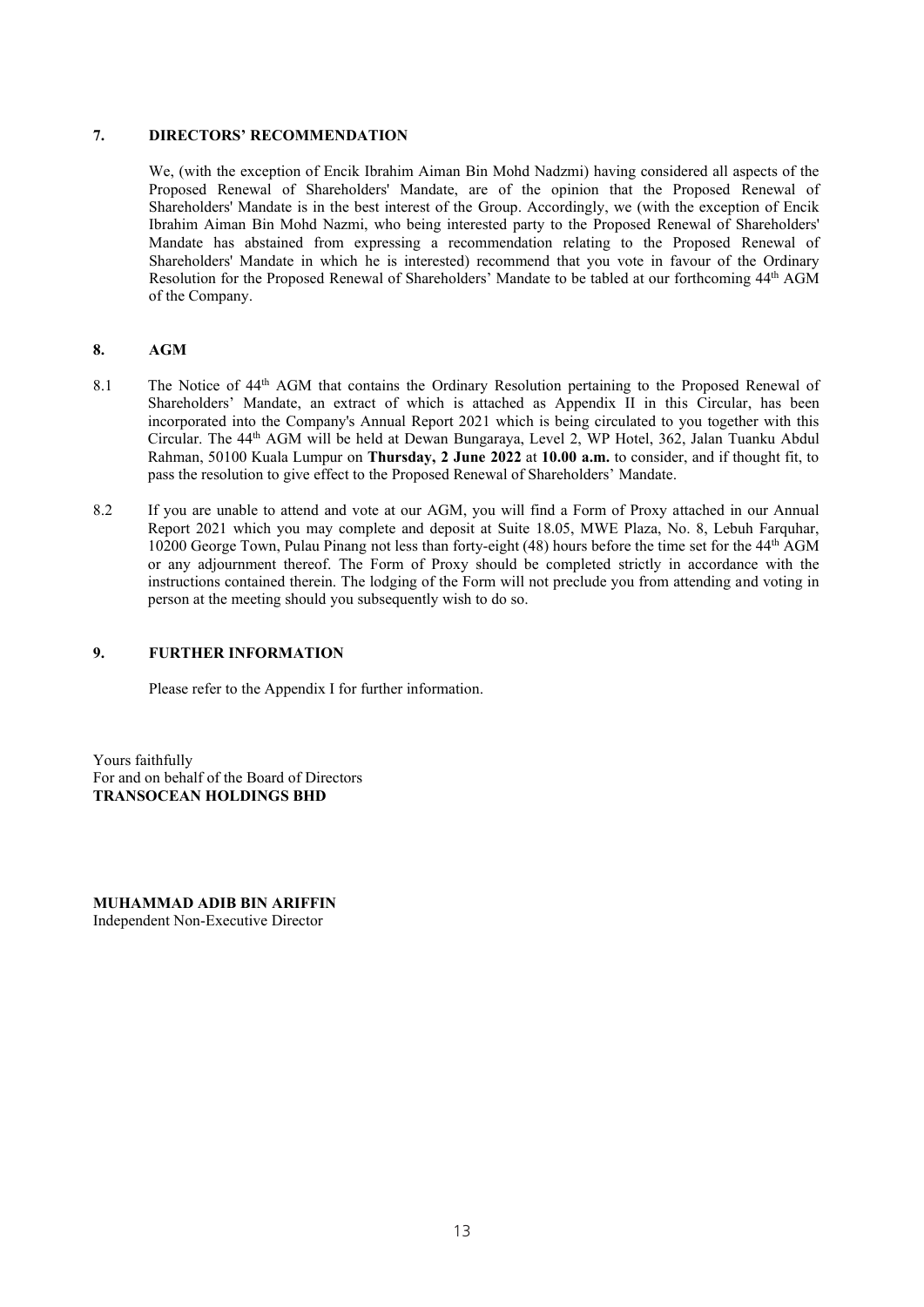#### **FURTHER INFORMATION**

#### **1. RESPONSIBILITY STATEMENT**

This Circular has been seen and approved by the Board and the Directors collectively and individually accept full responsibility for the accuracy of the information given herein and confirm that, after having made all reasonable enquiries and to the best of their knowledge and belief, there are no other material facts, the omission of which would make any statement herein misleading.

#### **2. MATERIAL CONTRACTS**

The Company had on 16 April 2021 entered into a conditional share sale agreement ("SSA") with Enfrasys Consulting Sdn. Bhd. ("ECSB") to acquire from ECSB a total of 400,000 ordinary shares representing 40% equity interest in Enfrasys Solutions Sdn. Bhd. (formerly known as Chassasia (Malaysia) Sdn. Bhd.) for a total purchase consideration of RM20,000,000 to be satisfied by the issuance of 20,000,000 ordinary shares in the Company at an issue price of RM1.00 per Consideration Share. Upon obtaining the approval from the shareholders at Extraordinary General Meeting on 30 August 2021, the 20,000,000 new ordinary shares have been allotted and issued to ECSB on 28 September 2021.

Save for the above, there were no material contracts subsisting at the end of the financial year or entered into since the end of previous financial year, by the Company or its subsidiaries, which involved the interest of the Director and Major Shareholders other than contract entered into in the normal course of business.

#### **3. MATERIAL LITIGATION**

Our Group has not involved in any material litigation, claims or arbitration, either as plaintiff or defendant and we are not aware of any proceedings pending or threatened against our Group or of any facts likely to give rise to any proceedings which may materially or adversely affect the position or business of our Group, financially or otherwise.

#### **4. DOCUMENTS AVAILABLE FOR INSPECTION**

Copies of the following documents are available for inspection during normal business hours at our Registered Office at No. 31, Jalan Bukit Angkat, Kawasan Perusahaan Bukit Angkat, 43000 Kajang, Selangor from Mondays to Fridays (except public holidays) from the date of this Circular up to the date of our forthcoming AGM: -

- (i) Company's Constitution; and
- (ii) Audited Financial Statements for the past two (2) financial period/year ended 31 December 2020 and 31 December 2021.